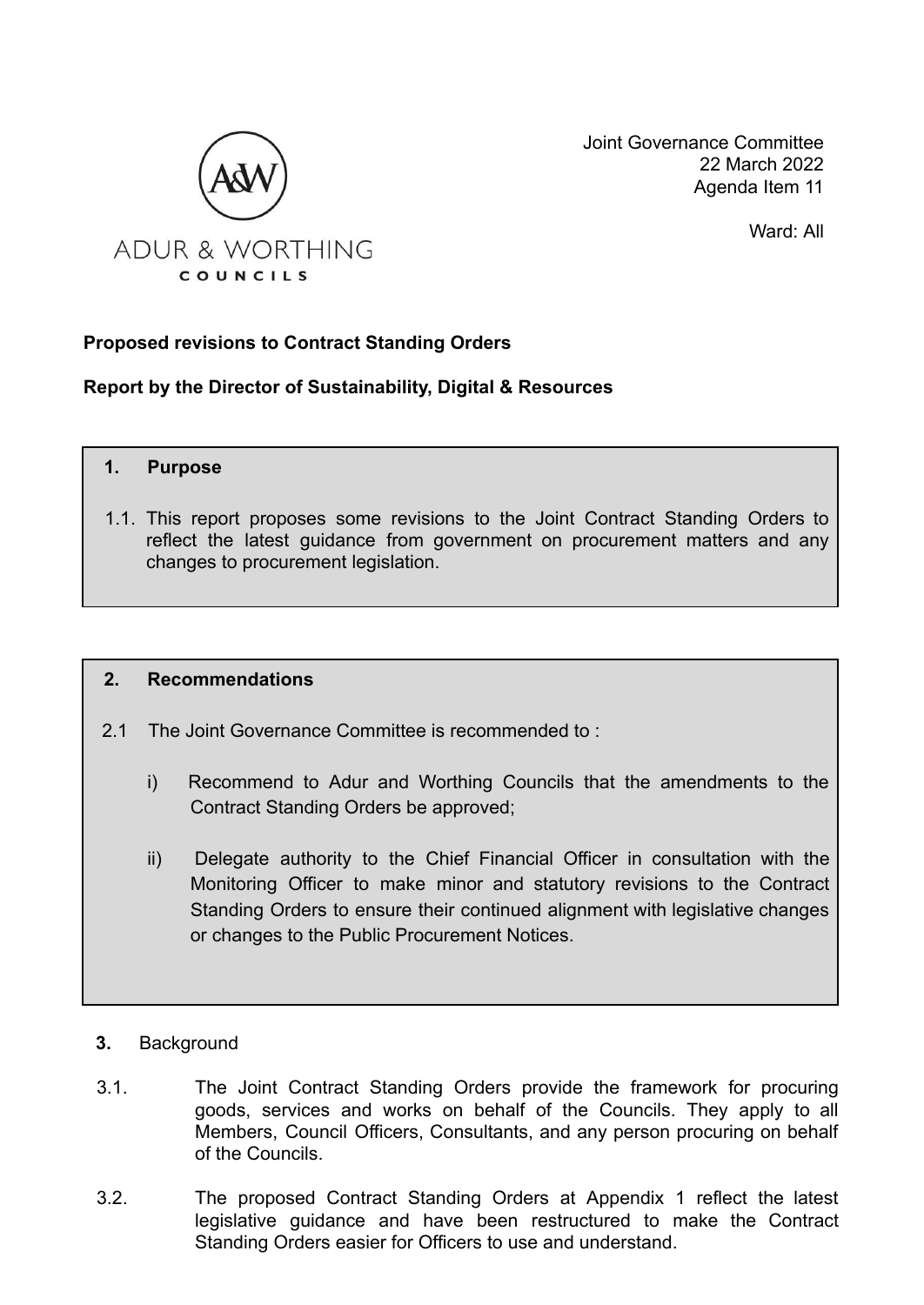- 3.3. Since Brexit, there have been a number of developments which have affected the Council's approach to procurement, including new Procurement Policy Notes which provide guidance on best practice within public sector procurements.
- 3.4. Members will note that the most significant proposed amendments are:
	- 3.4.1. The Public Procurement (Agreement on Government Procurement) (Thresholds) (Amendment) Regulations 2021 and PPN 10/21, require the total value of all public contracts to be calculated including VAT, although the Council is generally able to recover the VAT element of a contract payment.
	- 3.4.2. Updating the advertising requirements for contract opportunities and Find a Tender system which replaces the OJEU TED system. For contract awards, updating Cabinet Office PPN09/21 which requires Officers to publish a Contract Award Notice for all contracts with a value of, or greater than, £25,000 (inclusive of VAT) regardless of how the contract was procured and whether or not a contract opportunity was advertised.
	- 3.4.3. Taking account of Social value in local government contracts as required by PPN 06/20. Social value should be explicitly evaluated in all central government procurement, where the requirements are related and proportionate to the subject-matter of the contract, rather than just 'considered' as currently required under the Public Services (Social Value) Act 2012.
	- 3.4.4. Below threshold procurements can be reserved by supplier location, or for suppliers that are Small and Medium sized Enterprises (SMEs); or for Voluntary, Community and Social Enterprises (VCSEs) as enabled by the Cabinet Office PPN 11/20, for the benefit of local businesses and communities.
	- 3.4.5. Enabling contracts below £250,000.00 to be signed electronically by legal services. Contracts above this amount are to be sealed, and maybe sealed electronically providing the Monitoring Officer approves the method used.
	- 3.4.6. Explaining with more detail, the decisions pathway, key decisions and the requirement to ensure authority has been properly obtained.
	- 3.4.7. A general change to the structure of the document to make it more user friendly; updating the index; a general check that procedures to be followed are robust; updating language used.
- 3.5. Once approved, the Council proposes to re-commence Contract Standing Order training to Officers ensuring consistency in procurement processes throughout the Council.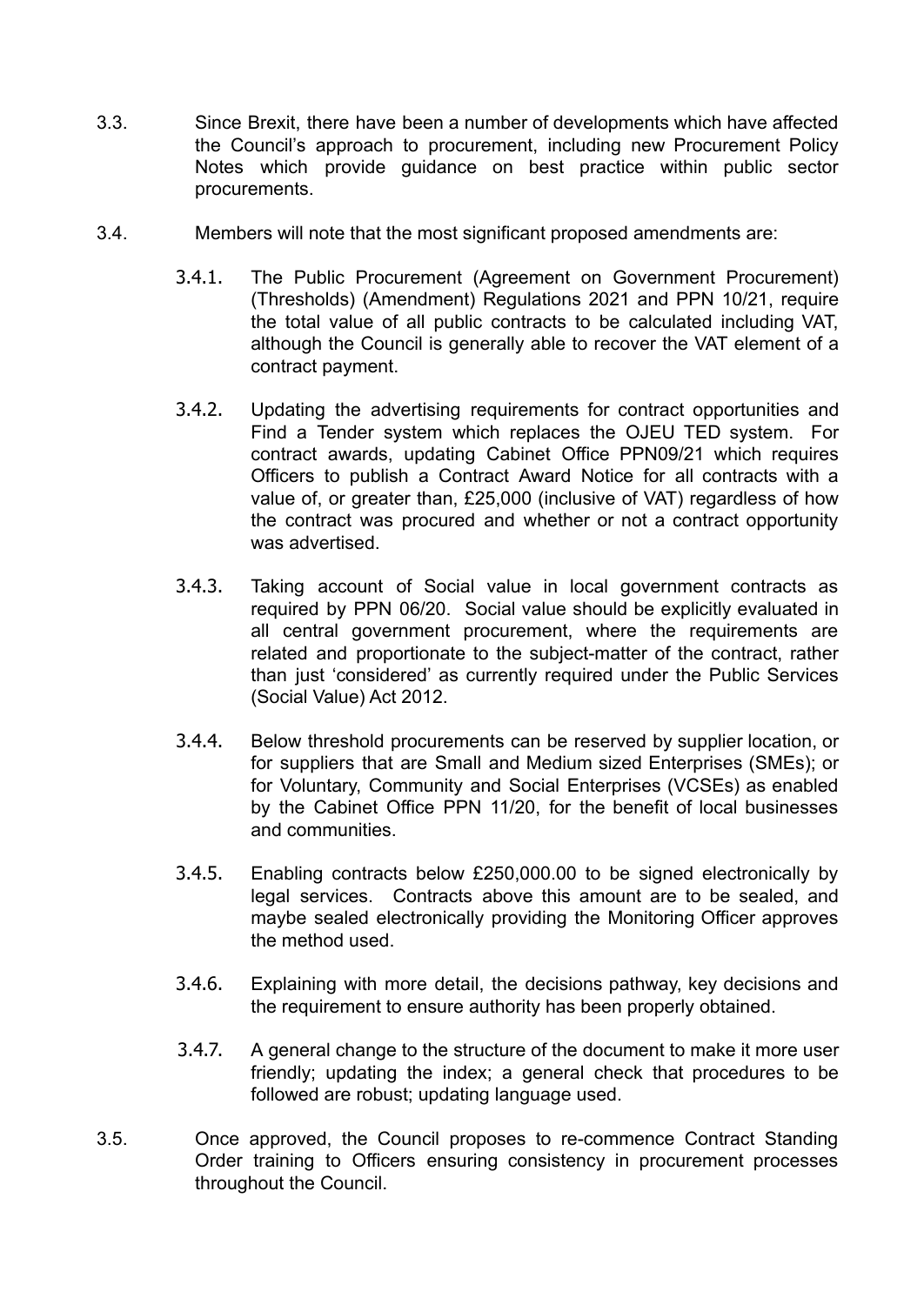#### **4. Proposals**

4.1. Members are asked to consider the proposed amendments as highlighted in the attached draft Contract Standing Orders.

#### **5. Legal**

- 5.1. These Contract Standing Orders are made pursuant to the Local Government Act 1972 Section 151 which requires the Chief Financial Officer to ensure the proper administration of the Councils' financial affairs, and to ensure officers act lawfully when purchasing works goods or services for the Council.
- 5.2. The Contract Standing Orders must be compliant with the Public Contract Regulations 2015, the Regulations are retained law post brexit. They must also be compliant with Cabinet Office Procurement Policy Notes (PPN) issued from time to time.
- 5.3. Section 3(1) of the Local Government Act 1999 (LGA 1999) contains a general duty on a best value authority to make arrangements to secure continuous improvement in the way in which its functions are exercised, having regard to a combination of economy, efficiency and effectiveness.
- 5.4. s1 Local Government (Contracts) Act 1997 confers power on the Council to enter into a contract for the provision of making available assets or services for the purposes of, or in connection with, the discharge of the function by the Council.

#### **6. Financial Implications**

6.1. Agreement of a revised set of Contract Standing Orders will improve the internal control environment of both Councils as the revision addresses any concerns raised by audit.

#### **Local Government Act 1972 Background Papers:**

Adur District Council and Worthing Borough Council Contract Standing Orders

**Contact Officer:** Sarah Gobey Chief Financial Officer 01903 221221 [Sarah.gobey@adur-worthing.gov.uk](mailto:Sarah.gobey@adur-worthing.gov.uk)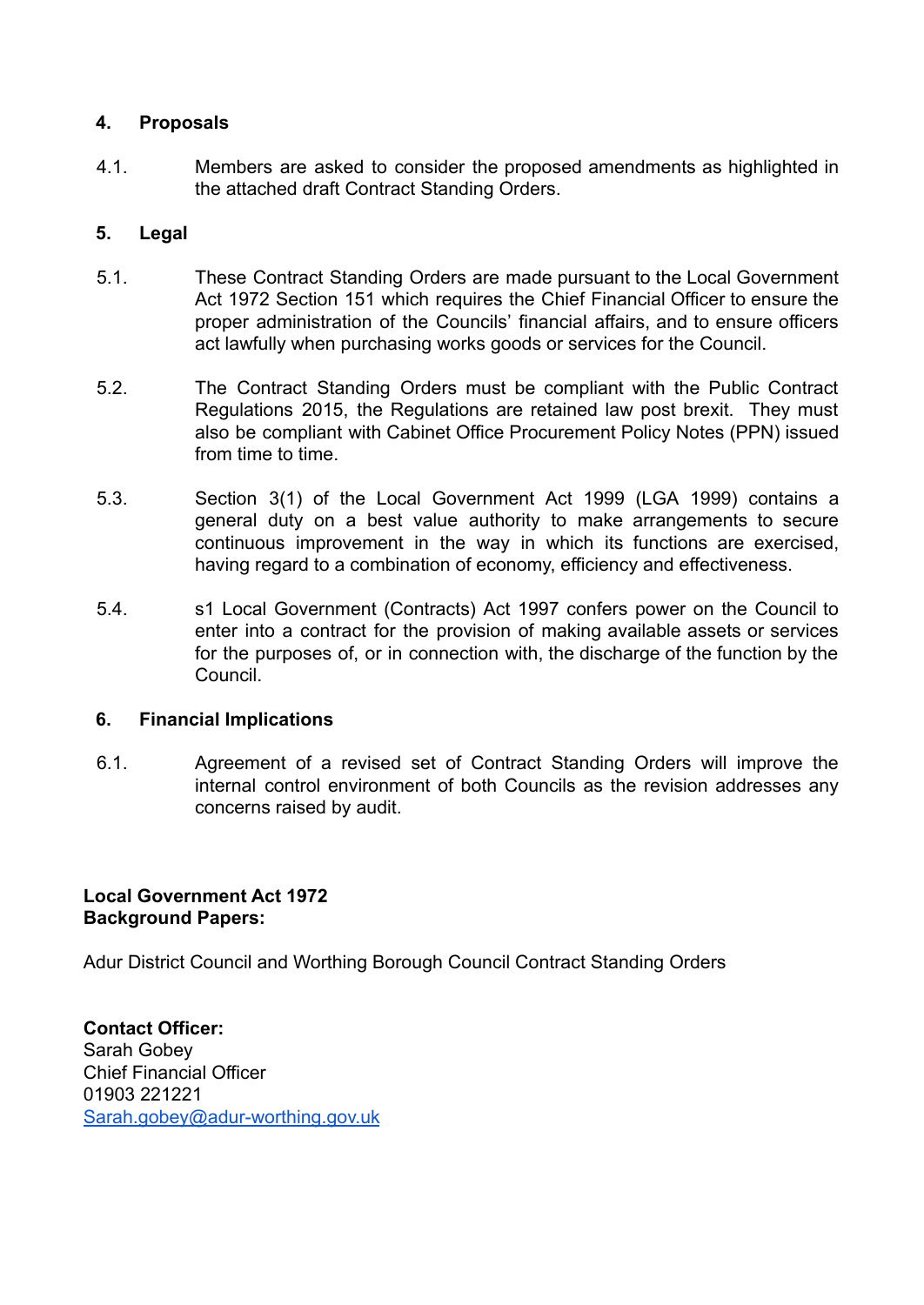#### **Sustainability & Risk Assessment**

#### **1. Economic**

Matter considered and no issues identified.

#### **2. Social**

## **2.1 Social Value**

Matter considered and no issues identified.

#### **2.2 Equality Issues**

Matter considered and no issues identified.

#### **2.3 Community Safety Issues (Section 17)** Matter considered and no issues identified.

#### **2.4 Human Rights Issues**

Matter considered and no issues identified.

#### **3. Environmental**

Matters considered and no issues identified.

#### **4. Governance**

The report concerns the revision of the Contract Standing Orders which should enhance our governance arrangements.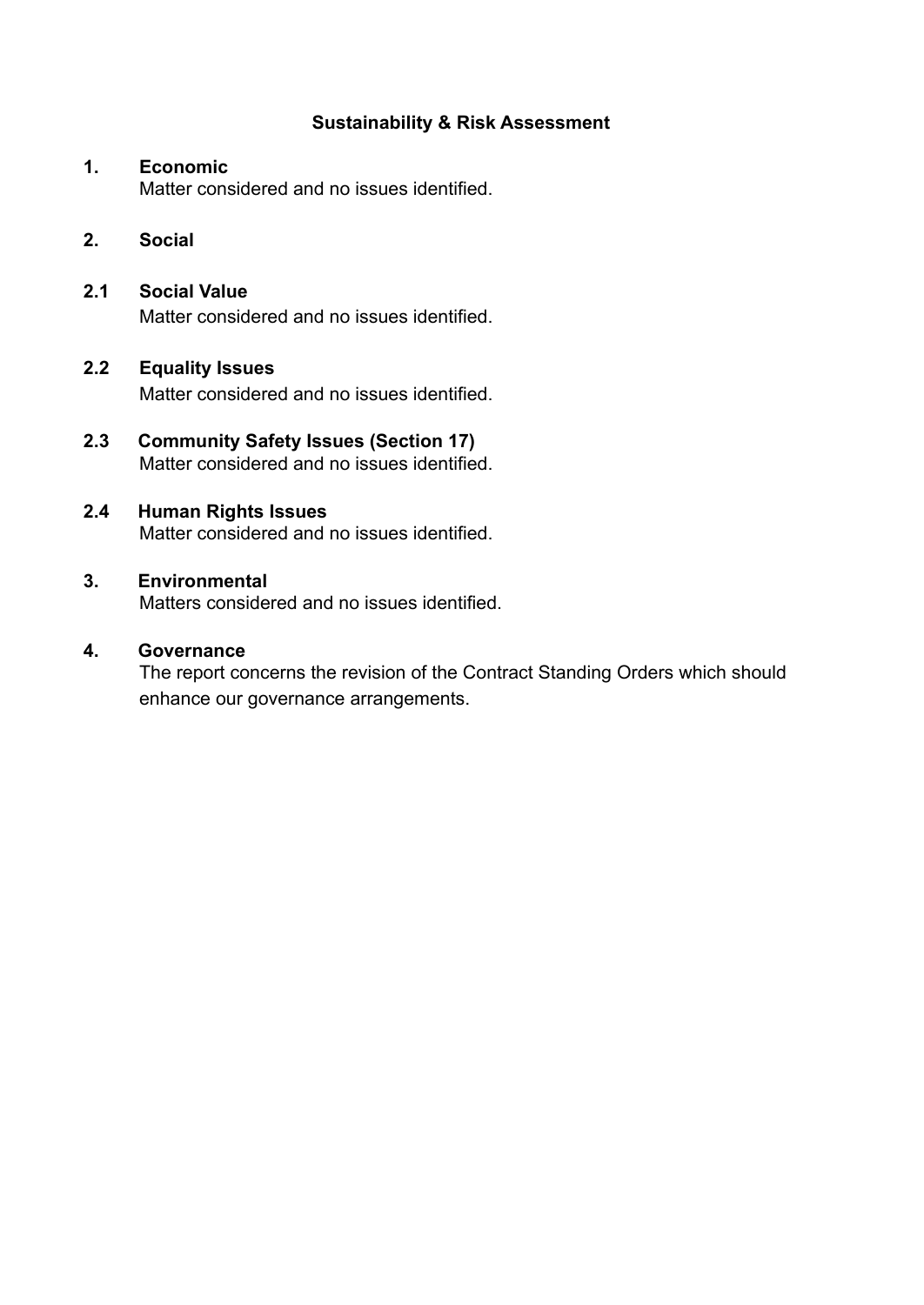# Contract Standing Orders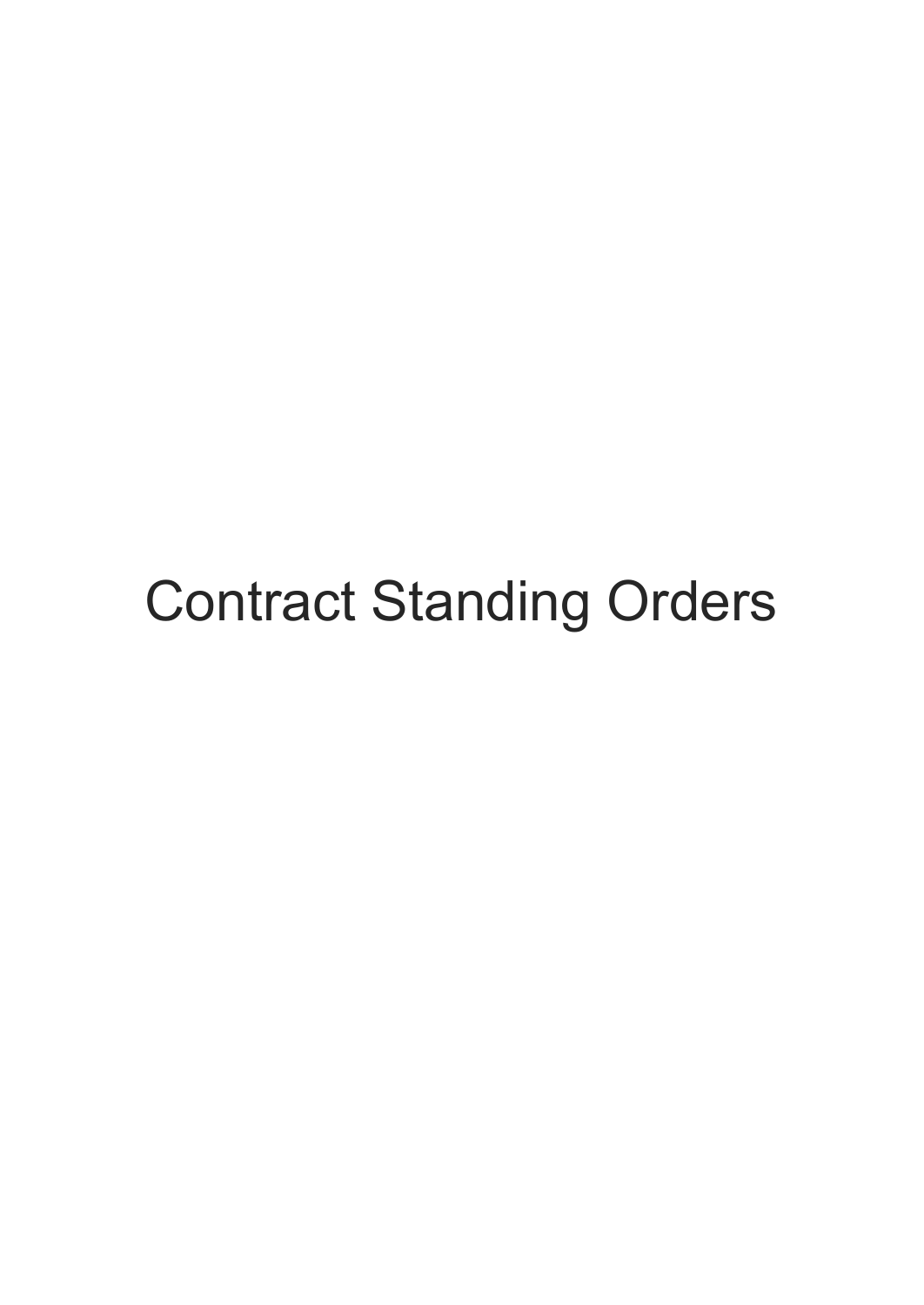# **Contents**

| <b>Standing Order 1</b>                                                                                                     | 3               |
|-----------------------------------------------------------------------------------------------------------------------------|-----------------|
| 1.1 Introduction and Purpose                                                                                                | 3               |
| 1.2 Creating a Contract                                                                                                     | 3               |
| 1.3 Pre-procurement considerations                                                                                          | 3               |
| 1.4 Incorporating Social Value in all procurement procedures                                                                | 6               |
| <b>Standing Order 2: Authorisation to Contract</b>                                                                          | 8               |
| <b>Standing Order 3: Special Circumstances and Emergencies</b>                                                              | 8               |
| <b>Standing Order 4: Publishing Contract Notices</b>                                                                        | 9               |
| 4.1 Publishing a Contract Opportunity Notice                                                                                | 9               |
| 4.2 Publishing a Contract Award Notice                                                                                      | 10              |
| <b>Standing Order 5: Financial Limits and Procedures</b>                                                                    | 11              |
| 5.1 Contracts for a value up to but not including £25,000 (inclusive of VAT)                                                | 11              |
| 5.2 Exemption from Obtaining Two Written Quotes                                                                             | 11              |
| 5.3 Contracts for a value of £25,000 (inclusive of VAT) up to but not including £100,000<br>(inclusive of VAT)              | 11              |
| Exemption to Obtaining Three Quotes or Tenders<br>5.4                                                                       | 12              |
| 5.5 Contracts for a value of £100,000 (inclusive of VAT) up to but not including the Public<br><b>Procurement Threshold</b> | 12              |
| <b>Exemption to the Open Process</b><br>5.6                                                                                 | 12              |
| <b>Standing Order 6: Above Threshold Procurements</b>                                                                       | 13              |
| 6.1 Tendering Procedures                                                                                                    | 13              |
| 6.2 Maintaining a Record of the Procurement Process                                                                         | 13              |
| Standing Order 7: Frameworks, Dynamic Purchasing Systems and<br><b>Organisations</b>                                        | Consortia<br>14 |
| 7.1 Framework Agreements                                                                                                    | 14              |
| 7.2 Dynamic Purchasing Systems (DPS)                                                                                        | 14              |
| 7.3 Consortia Procurements                                                                                                  | 14              |
| <b>Standing Order 8: Preparation of the Procurement Documents</b>                                                           | 15              |
| 8.1 Request for Quotation and Specification Documents                                                                       | 15              |
| 8.2 Invitation to Tender and Specification Documents                                                                        | 15              |
| 8.3 Establishing MEAT or other approved Assessment                                                                          | 16              |
| 8.4 Examples of criteria for establishing MEAT:                                                                             | 16              |
| <b>Standing Order 9: Using e-Procurement Portal</b>                                                                         | 17              |
| 9.1 Publishing and Accepting Quotations and Tenders on the Portal                                                           | 17              |
| 9.2 Exemption to publishing on the Council's Portal                                                                         | 17              |
| <b>Standing Order 10: Evaluation and Notifications to Bidders</b>                                                           | 18              |
| 10.1 Evaluation of Quotations and Tenders                                                                                   | 18              |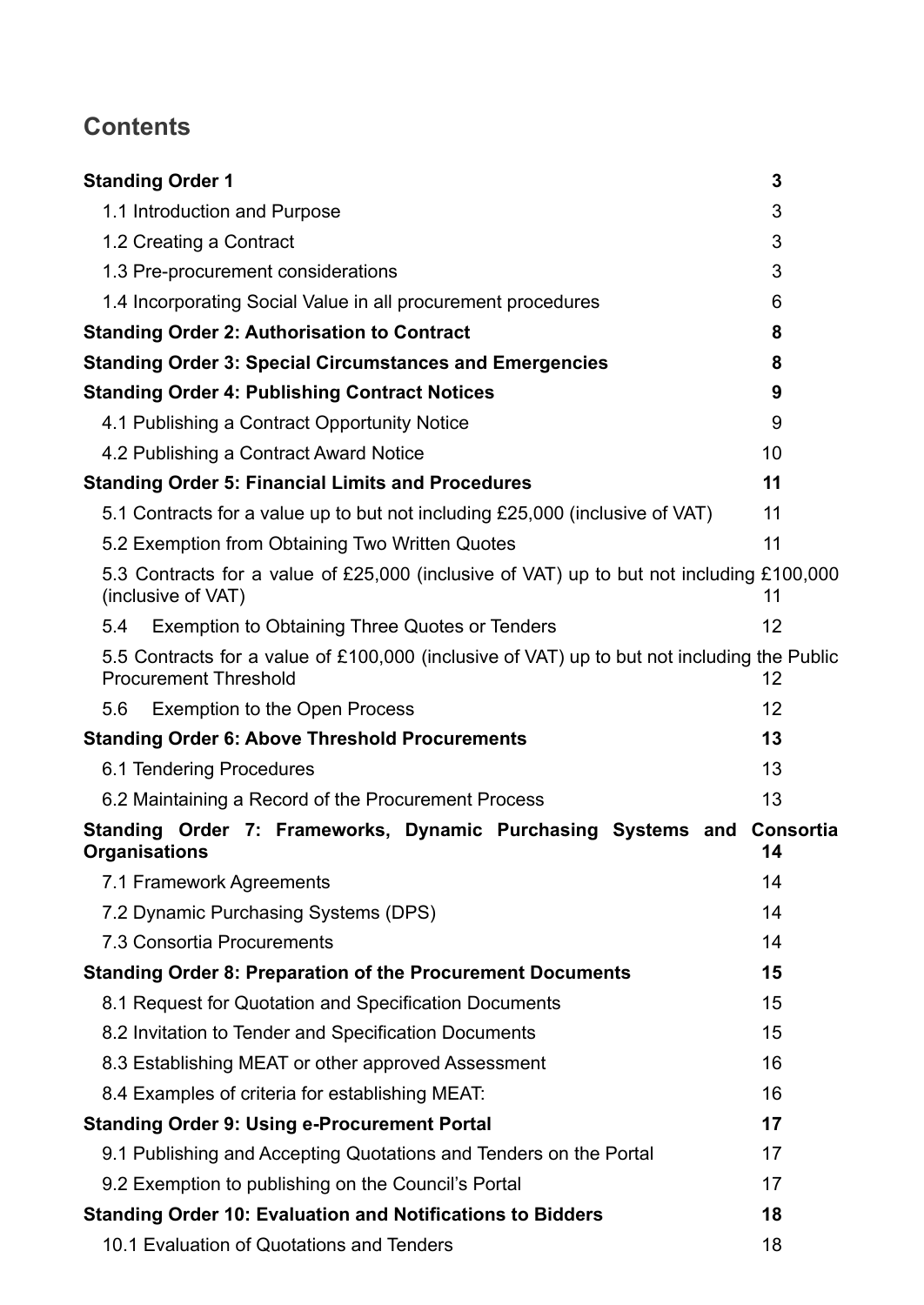| 10.4 | <b>Notification to Unsuccessful Bidders</b>               | 18 |  |
|------|-----------------------------------------------------------|----|--|
| 10.5 | <b>Notification to Successful Bidders</b>                 | 19 |  |
| 10.6 | <b>Standstill Period</b>                                  | 19 |  |
|      | <b>Standing Order 11: Subcontracting</b>                  | 20 |  |
|      | <b>Standing Order 12: Contract Formalities</b>            | 20 |  |
|      | 12.1 The Form of Contract                                 | 20 |  |
|      | 12.2 Required Terms                                       | 21 |  |
|      | 12.3 Execution of Contracts                               | 21 |  |
|      | 12.4 Electronic Signatures                                | 21 |  |
|      | <b>Standing Order 13: Engagement of Consultants</b>       | 22 |  |
|      | <b>Standing Order 14: Contract Performance Monitoring</b> | 23 |  |
|      | <b>Standing Order 15: Extensions to Contracts</b>         | 23 |  |
|      | <b>Standing Order 16: Variations to Contracts</b>         | 24 |  |
|      | 25<br><b>Standing Order 17: Termination of Contracts</b>  |    |  |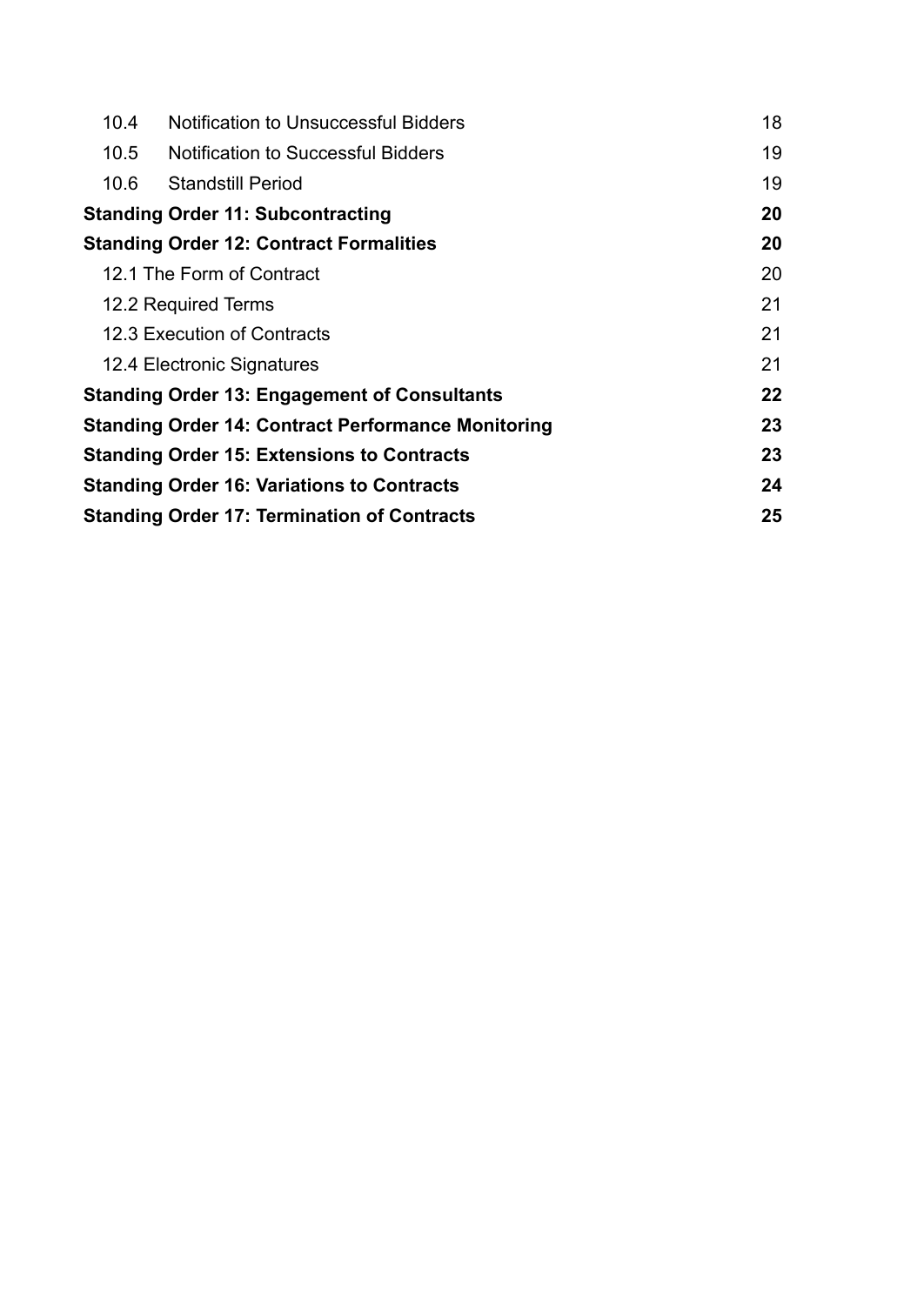# <span id="page-7-0"></span>**Standing Order 1**

## <span id="page-7-1"></span>**1.1 Introduction and Purpose**

These Contract Standing Orders (CSO) are applicable to all the Council's Officers (and its appointed consultants) when procuring contracts for works, services and goods. They provide a framework to ensure a uniform and transparent approach to procurement, and enable the Council to achieve best value for money.

## <span id="page-7-2"></span>**1.2 Creating a Contract**

A contract is created where there is an offer, acceptance, consideration and a legal intention between the parties; where these criteria exist a contract can be created orally or in writing. Officers entering into pre-contract negotiations with a Supplier, should declare all communications whether by telephone or by email to be 'subject to executed contract'. For the form of contract see CSO 12.1.

#### <span id="page-7-3"></span>**1.3 Pre-procurement considerations**

#### **1.3.1 Request for Quote or Tender**

A request for quotation (RFQ) is the process used by Officers who know what they want and are seeking pricing information to achieve best value, for a defined scope of work, services, or goods. An RFQ can be used providing the value is below £100,000 (inclusive of VAT) and the processes set out at CSOs 8, 9 and 10 are followed.

An invitation to tender (ITT) is used when the Council wants to invite suppliers to bid on the delivery of works, services or goods and enables the Council to evaluate additional criteria such as the supplier's technical solutions, delivery methodology, skill sets, as well as quality and price. See CSOs 8.3 and 8.4.

#### **1.3.2 Assessing the total Contract Value**

Prior to procuring, Officers must assess the total contract value of their contract.

The Public Procurement (Agreement on Government Procurement) (Thresholds) (Amendment) Regulations 2021 and PPN [10/21](https://assets.publishing.service.gov.uk/government/uploads/system/uploads/attachment_data/file/1041964/Procurement_Policy_Note_10_21_-_New_Thresholds_Values_and_Inclusion_of_VAT_in_Contract_Estimates.pdf), require the total value of all public contracts to be calculated including VAT, although the Council is generally able to recover the VAT element of a contract payment.

The total contract value includes the whole life-cycle cost, including any recurring revenue or capital expense, as well as all one-time charges including professional service fees, onboarding and exit fees.

Where the Council is procuring on behalf of other public bodies as well as itself, then the contract value shall be determined as the combined sum for all public bodies even if our Council is only paying one part of the overall cost.

Where the contract is procured in "lots", e.g. based on geographical area or by particular type of requirements, then the contract value shall be the total value of all the combined lots.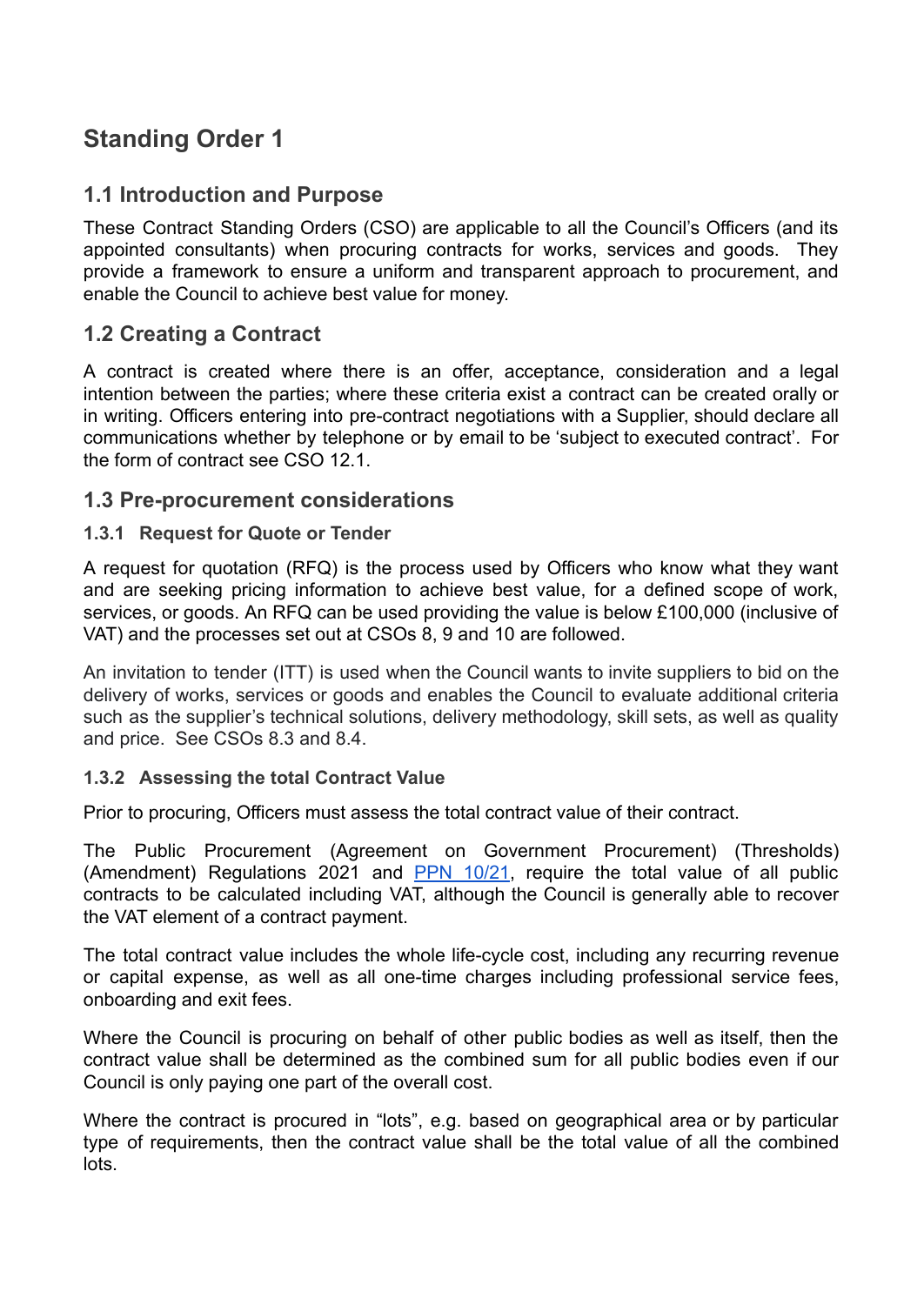#### **1.3.3 Budget**

Officers must ensure that they have a sufficient and approved budget in place prior to commencing the procurement project. If the contract involves the supply of assets under lease finance arrangements, the Lease must be signed off by the Chief Financial Officer or their appointed deputy.

#### **1.3.4 Authority**

Officers must have Member Authority to enter into the contract (see CSO 2). The type of Member authority required will depend upon the value of the contract, and whether or not budget is already in place. If in doubt, Officers should take advice from the Council's Legal, Finance, or Procurement Services.

#### **1.3.5 Decisions Pathway**

In addition to the requirement for budget and authority, Officers must consider good governance and the decision making process and always make sure that they have taken advice from Democratic or Legal Services. A Member or Officer Decision notice will need to be published prior to your contract, and any delay in following the decisions pathway will delay the execution of the contract.

Some decisions will also be a Key [Decision](https://www.adur-worthing.gov.uk/about-the-councils/key-decisions/#intro-key-decisions) and will require additional information to be placed on the forward plan for a minimum of 28 days prior to the publication of a decision notice.

#### **1.3.6 TUPE Transfers**

Where the Council outsources services and re-procures for those services, TUPE may apply to that procurement with eligible staff being able to transfer from the outgoing service provider to the incoming service provider. Sufficient information (compliant with data protection legislation) will need to be included in the procurement process with an assessment of the cost impact on the incoming supplier. If in doubt, always contact Legal Services and Human Resources for advice.

#### **1.3.7 Council Policies**

Depending upon the nature of the procurement, the Council may require the contractor to adopt or mirror certain policies during contract performance. Specific provisions may need to be built into the contract documents e.g. additional clauses, Health and Safety, Safeguarding, or Data Protection where personal data may be transferred.

#### **1.3.8 Reserving below threshold procurement by Location, SME, VCSEs**

Below threshold procurements can be reserved by supplier location, or for suppliers that are Small and Medium sized Enterprises (SMEs); or for Voluntary, Community and Social Enterprises (VCSEs) as enabled by the Cabinet Office PPN [11/20,](https://assets.publishing.service.gov.uk/government/uploads/system/uploads/attachment_data/file/1014493/20210818-PPN-11_20-Reserving-Below-Threshold-Procurements.pdf) for the benefit of local businesses and communities.

These options should be considered on a case-by-case basis, and can be exercised on their own or together. For example, Officers may wish to reserve a procurement for suppliers based in a particular location as well as for SMEs and VCSEs, or may choose to reserve to location only or to SMEs only.

Reserving by location could also be UK-wide to support domestic supply chains and promote resilience and capacity, or where appropriate, by county to tackle economic inequality and support local recruitment, training, skills and investment. Where a county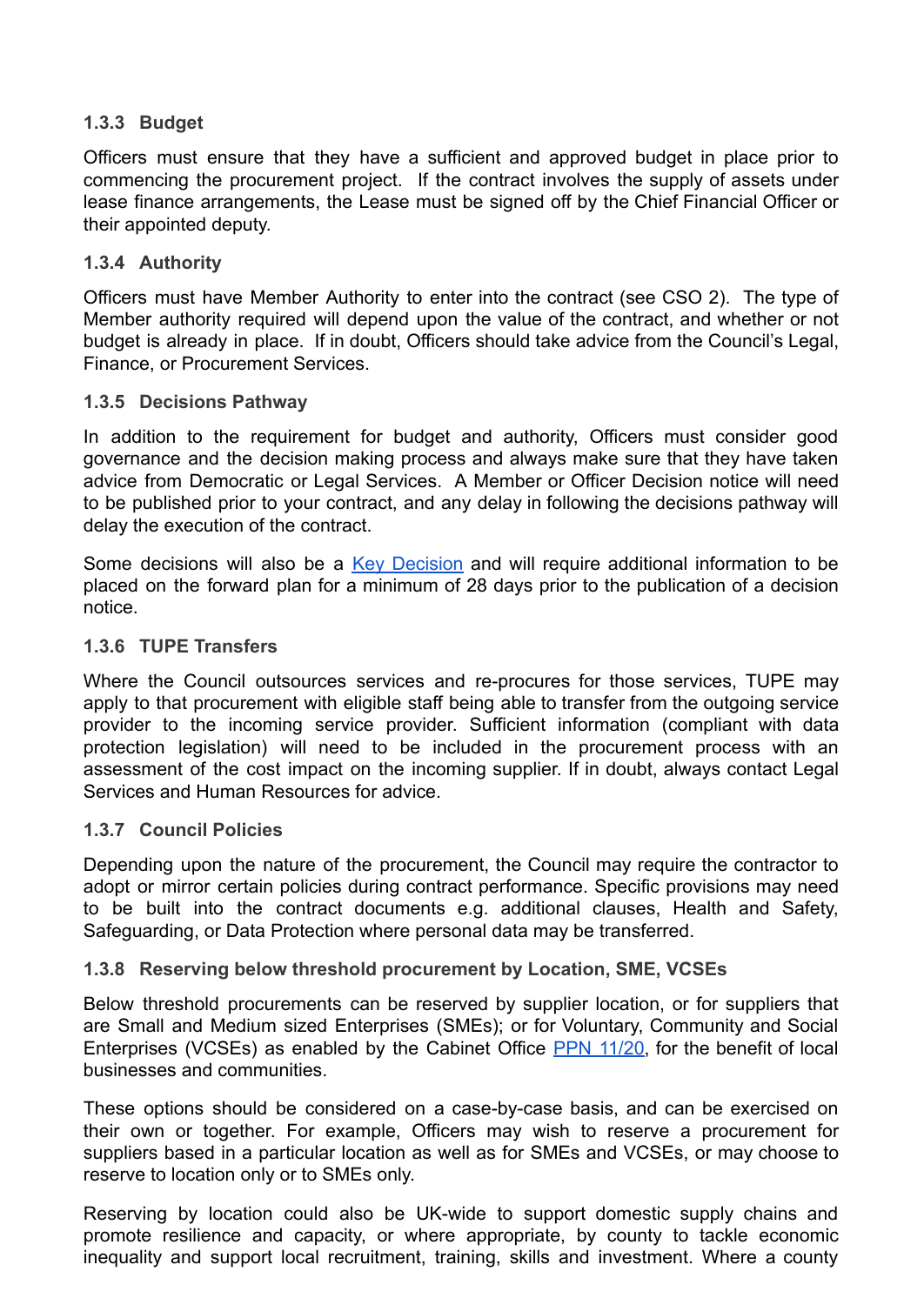reservation is to be applied, only a single county (or borough for London) may be reserved. Supplier location should be described by reference to where the supplier is based or established and has substantive business operations and not by location of corporate ownership.

Any requirement to reserve the procurement under this CSO must follow up to date Cabinet Office guidance, and must be clearly set out in the tender documents, using the standardised definitions of SME/VCSE and supplier location outlined in the associated guidance.

#### **1.3.9 Financial Thresholds (inclusive of VAT)**

#### **All figures referred to in these CSO are inclusive of VAT.**

The following table provides VAT exclusive figures for the financial thresholds within these CSOs.

| <b>Thresholds inclusive VAT</b> | <b>Thresholds exclusive VAT</b> | <b>VAT</b> |
|---------------------------------|---------------------------------|------------|
| £5,000.00                       | £4,166.67                       | £333.33    |
| £10,000.00                      | £8,333.33                       | £1,666.67  |
| £25,000.00                      | £20,8333.33                     | £4,166.67  |
| £100,000.00                     | £83,333,33                      | £16,666.67 |
| £250,000.00                     | £208,333.33                     | £41,666.67 |

Public Procurement Thresholds as of  $1<sup>st</sup>$  January 2022 (always check the thresholds as they are subject to change).

| Category                  | <b>Thresholds</b><br>inclusive VAT | <b>Thresholds</b><br>exclusive VAT | <b>VAT</b>  |
|---------------------------|------------------------------------|------------------------------------|-------------|
| <b>Goods and Services</b> | £213,477.00                        | £177,897.50                        | £35,579     |
| <b>Works</b>              | £5,336,937.00                      | £4,447,447.50                      | £889,489.50 |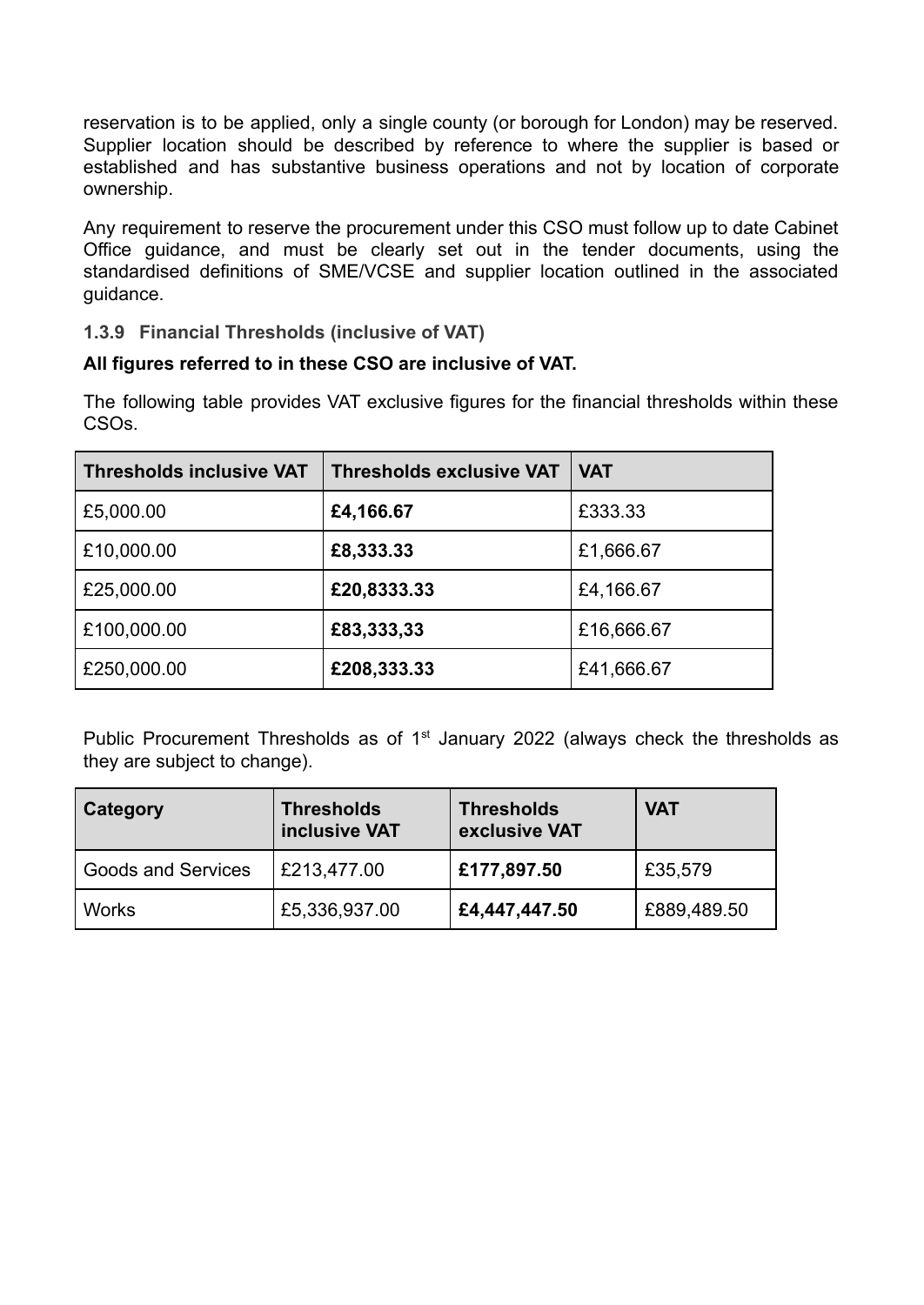## **1.3.10 Procurement Procedures Chart**

<span id="page-10-0"></span>

| <b>Total Value</b><br>(inclusive of<br>VAT)                                               | <b>Procurement Route</b>                                                                                                                                                                                   | Receipt of Quotes /<br><b>Tenders</b>                                                                                                                                   | <b>Delegated</b><br><b>Authority for</b><br><b>Contract</b><br>Approval<br>and Award                                                                                                                                                                                                                                           | Method of<br><b>Contract</b><br>Completion                                                                                                      | <b>Transparency Code</b><br><b>Obligations</b>                                                                                                                                                      |
|-------------------------------------------------------------------------------------------|------------------------------------------------------------------------------------------------------------------------------------------------------------------------------------------------------------|-------------------------------------------------------------------------------------------------------------------------------------------------------------------------|--------------------------------------------------------------------------------------------------------------------------------------------------------------------------------------------------------------------------------------------------------------------------------------------------------------------------------|-------------------------------------------------------------------------------------------------------------------------------------------------|-----------------------------------------------------------------------------------------------------------------------------------------------------------------------------------------------------|
| Up to<br>£25,000<br>(unless CSO<br>5.2 applies)                                           | Two written quotations<br>or if impractical one<br>quote with evidence of<br>value for money.                                                                                                              | Via post or email to<br>department by Head<br>of Service or<br>appointed deputy.                                                                                        | Head of<br>Service                                                                                                                                                                                                                                                                                                             | Signature<br>and/or<br>purchase<br>order raised                                                                                                 | Publish details of all<br>contracts over<br>£5,000 in Council's<br>Contracts Register.                                                                                                              |
| From<br>£25,000 up<br>to but not<br>including<br>£100,000                                 | Three written quotations<br>or tenders. Opportunity<br>(open) to be published<br>on Contracts Finder.                                                                                                      | Quotes/Tenders<br>submitted via portal<br>and electronically<br>opened after closed<br>date and time has<br>passed.<br>Evaluated by a<br>minimum of two<br>officers.    | Head of<br>Service                                                                                                                                                                                                                                                                                                             | Signed by one<br>Council officer<br>with Authority.                                                                                             | Advertise an<br>opportunity on<br>Contracts Finder:<br>Publish details of the<br>Contract Award on<br>Contracts Finder and<br>complete the<br>Council's Contracts<br>Register.                      |
| From<br>£100,000 up<br>to but not<br>including the<br>public<br>procurement<br>thresholds | Advertise Open<br>invitation to tender (ITT)<br>on the Council's portal<br>and Contracts Finder.<br>Other media can also<br>be used.<br>Unless the exemption to<br>the Open process in<br>CSO 5.5 applies. | Tenders submitted<br>via portal and<br>electronically<br>opened once closing<br>date and time has<br>passed.<br>Evaluated by a<br>minimum of two<br>officers.           | Where<br>provision has<br>been made in<br>the approved<br>budget. For<br>contracts<br>below<br>£250,000, in<br>consultation<br>with<br>Executive<br>Members.<br>For contracts<br>of or greater<br>than<br>£250,000 with<br>Executive<br>Member<br>authority<br>pursuant to<br>delivery of an<br>Executive<br>Member<br>Report. | Sealed and<br>signed by one<br>Council officer<br>with Authority<br>and a witness<br>or Signed by<br>two Council<br>officers with<br>Authority. | Advertise the<br>opportunity on<br>Contracts Finder.<br>Publish details of the<br>Contract Award on<br>Contracts Finder and<br>complete the<br><b>Council's Contracts</b><br>Register.              |
| From the<br>Public<br>Procurement<br>Threshold<br>and above                               | <b>Relevant Procurement</b><br>Procedure by<br>advertisement on the<br>Council's portal,<br>Contracts Finder and<br>Find a Tender system.<br>Other media may also<br>be used.                              | Tenders submitted<br>via Council's portal<br>and electronically<br>opened once closing<br>date and time has<br>passed.<br>Evaluated by a<br>minimum of two<br>officers. | Executive<br>Member,<br>Executive or<br>relevant<br>Committee.                                                                                                                                                                                                                                                                 | Sealed and<br>signed by one<br>Council officer<br>with Authority<br>or signed by<br>two Council<br>officers with<br>Authority.                  | Advertise all tenders<br>on FTS and then<br>Contracts Finder.<br>Publish details of<br>Contract Award on<br>FTS and on<br>Contracts Finder,<br>and complete the<br>Council's Contracts<br>Register. |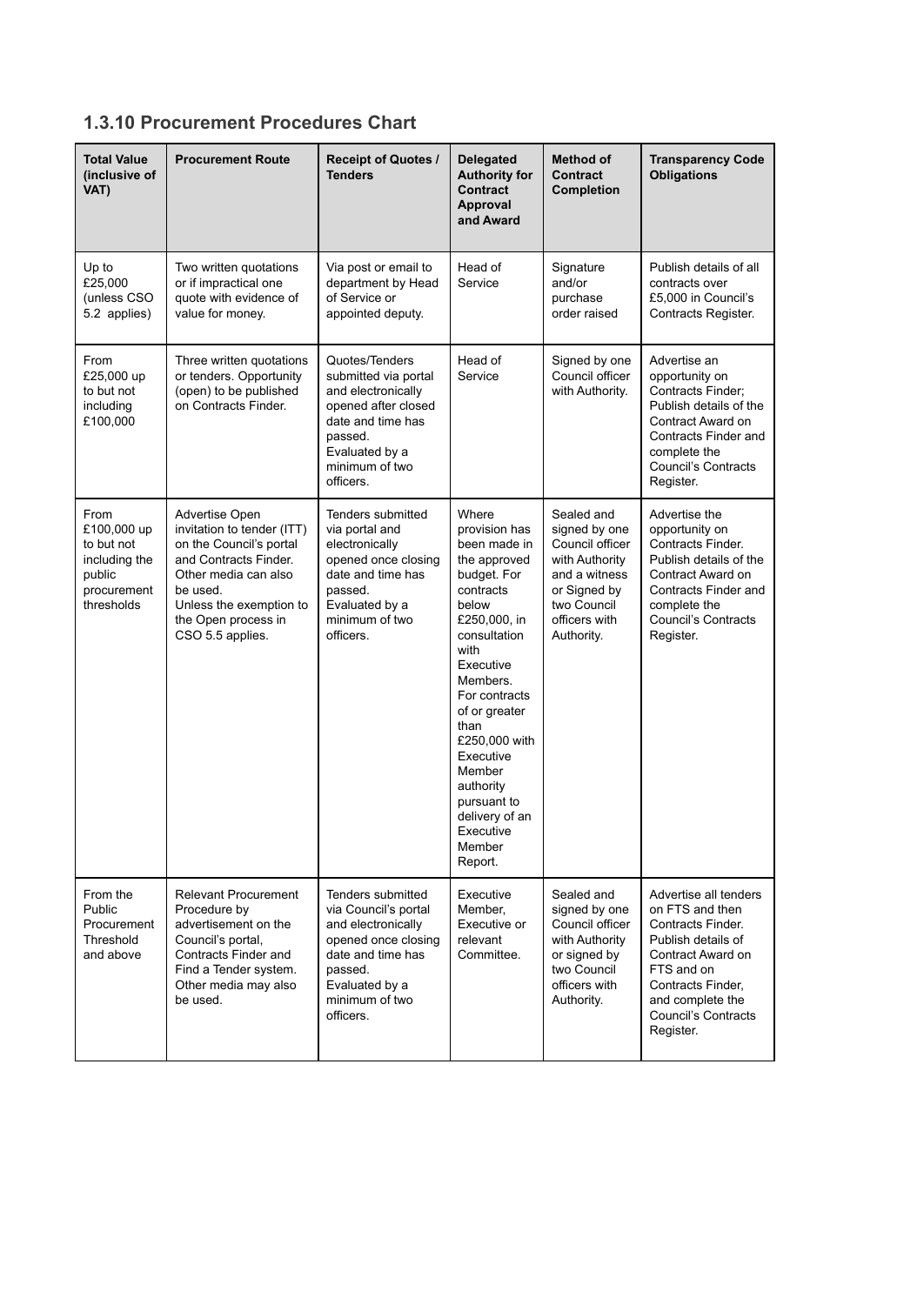## **1.4 Incorporating Social Value in all procurement procedures**

1.4.1 For all above threshold contracts, social value and the ability to improve the economic, environmental and social wellbeing of the Council's area is mandatory and must be given not less than 10% of the total evaluation score.

1.4.2 For below threshold procurements social value must be considered, and incorporated, where the social value requirements are related and proportionate to the subject matter of the contract.

1.4.3 Examples of what can be incorporated as social value are set out in the table below.

| <b>Social Value Themes and Outcomes examples</b><br>(Procurement Policy Note – Taking Account of Social Value in the Award of Central Government Contracts Action Note PPN 06/20<br>September 2020) |                                                                                               |                                                                                                                                                                                                                                                                                                                                                                                                                                                                                                                                                                                                                                                                                                                                                                                                                                                                                                                     |  |
|-----------------------------------------------------------------------------------------------------------------------------------------------------------------------------------------------------|-----------------------------------------------------------------------------------------------|---------------------------------------------------------------------------------------------------------------------------------------------------------------------------------------------------------------------------------------------------------------------------------------------------------------------------------------------------------------------------------------------------------------------------------------------------------------------------------------------------------------------------------------------------------------------------------------------------------------------------------------------------------------------------------------------------------------------------------------------------------------------------------------------------------------------------------------------------------------------------------------------------------------------|--|
| <b>Themes</b><br>(for social value)                                                                                                                                                                 | <b>Policy Outcomes</b><br>(what<br>can<br>be<br>achieved)                                     | Delivery objectives - what good looks like<br>(consider for evaluation criteria)                                                                                                                                                                                                                                                                                                                                                                                                                                                                                                                                                                                                                                                                                                                                                                                                                                    |  |
| COVID-19 recovery                                                                                                                                                                                   | Help<br>local<br>communities<br>to<br>manage<br>and<br>recover from the<br>impact of COVID-19 | Activities that, in the delivery of the contract:<br>- Create employment, re-training and other return to work opportunities for those left unemployed<br>by COVID-19, particularly new opportunities in high growth sectors.<br>- Support people and communities to manage and recover from the impacts of COVID-19,<br>including those worst affected or who are shielding.<br>- Support organisations and businesses to manage and recover from the impacts of COVID-19,<br>including where new ways of working are needed to deliver services.<br>- Support the physical and mental health of people affected by COVID-19, including reducing the<br>demand on health and care services.<br>- Improve workplace conditions that support the COVID-19 recovery effort including effective<br>social distancing, remote working, and sustainable travel solutions.                                                |  |
| Tackling economic<br>inequality                                                                                                                                                                     | Create<br>new<br>businesses,<br>new<br>jobs and new skills                                    | Activities that, in the delivery of the contract:<br>- Create opportunities for entrepreneurship and help new, small organisations to grow,<br>supporting economic growth and business creation.<br>- Create employment opportunities particularly for those who face barriers to employment and/or<br>who are located in deprived areas.<br>- Create employment and training opportunities, particularly for people in industries with known<br>skills shortages or in high growth sectors.<br>- Support educational attainment relevant to the contract, including training schemes that<br>address skills gaps and result in recognised qualifications.<br>- Influence staff, suppliers, customers and communities through the delivery of the contract to<br>support employment and skills opportunities in high growth sectors.                                                                                |  |
|                                                                                                                                                                                                     | Increase<br>supply<br>chain resilience and<br>capacity                                        | Activities that:<br>- Create a diverse supply chain to deliver the contract including new businesses and<br>entrepreneurs, start-ups, SMEs, VCSEs and mutuals.<br>- Support innovation and disruptive technologies throughout the supply chain to deliver lower<br>cost and/or higher quality goods and services.<br>- Support the development of scalable and future-proofed new methods to modernise delivery<br>and increase productivity.<br>- Demonstrate collaboration throughout the supply chain, and a fair and responsible approach to<br>working with supply chain partners in delivery of the contract.<br>- Demonstrate action to identify and manage cyber security risks in the delivery of the contract<br>including in the supply chain.<br>- Influence staff, suppliers, customers and communities through the delivery<br>of the contract to support resilience and capacity in the supply chain |  |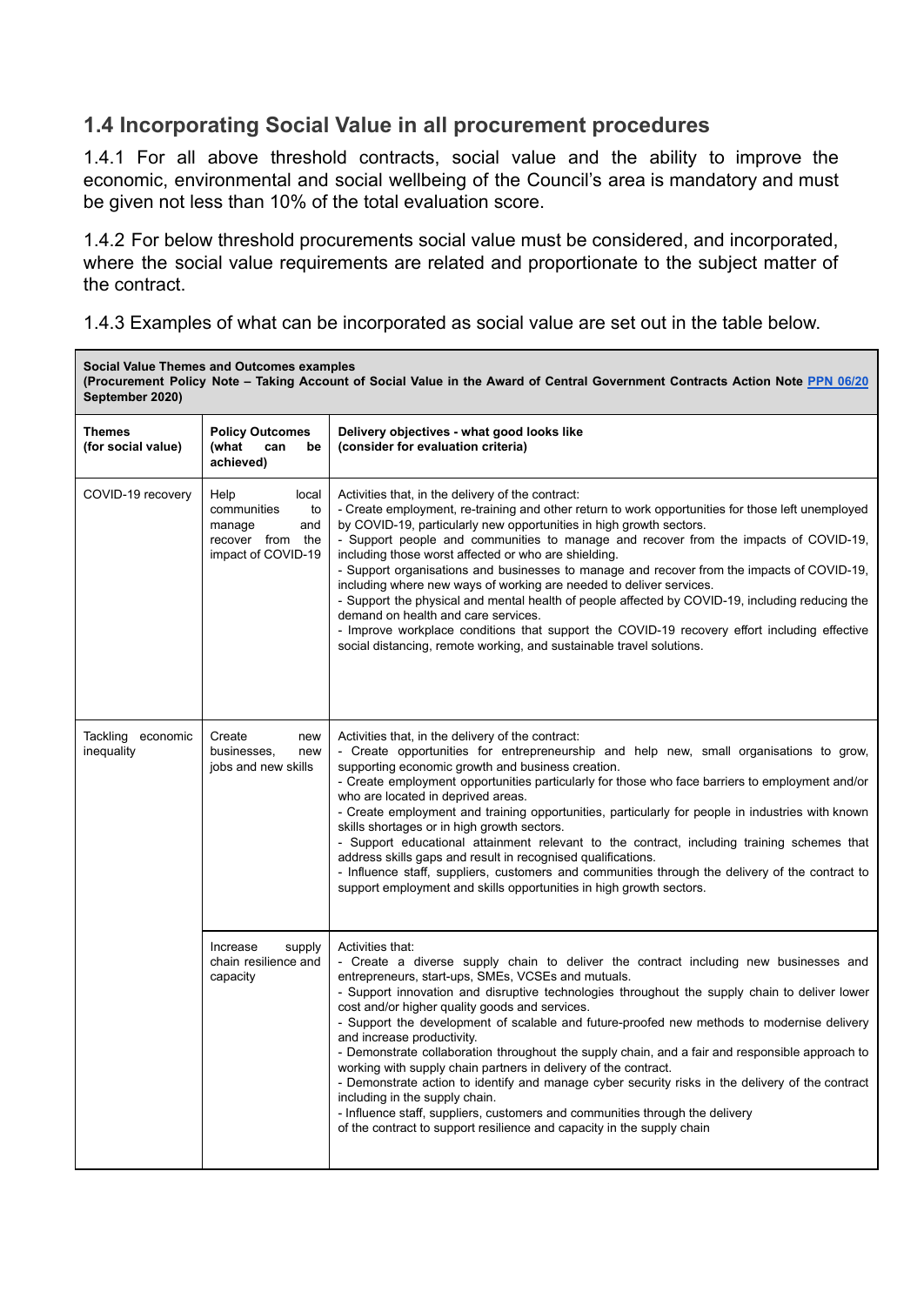| Fighting<br>climate<br>change | Effective<br>stewardship of the<br>environment | Activities that:<br>- Deliver additional environmental benefits in the performance of the contract including working<br>towards net zero greenhouse gas emissions.<br>- Influence staff, suppliers, customers and communities through the delivery of the contract to<br>support environmental protection and improvement.                                                                                                                                                       |
|-------------------------------|------------------------------------------------|----------------------------------------------------------------------------------------------------------------------------------------------------------------------------------------------------------------------------------------------------------------------------------------------------------------------------------------------------------------------------------------------------------------------------------------------------------------------------------|
| Equal opportunity             | Reduce<br>the<br>disability<br>employment gap  | Activities that:<br>- Demonstrate action to increase the representation of disabled people in the contract workforce.<br>- Support disabled people in developing new skills relevant to the contract, including through<br>training schemes that result in recognised qualifications.<br>- Influence staff, suppliers, customers and communities through the delivery of the contract to<br>support disabled people.                                                             |
|                               | workforce<br><b>Tackle</b><br>inequality       | Activities that:<br>- Demonstrate action to identify and tackle inequality in employment, skills and pay in the<br>contract workforce.<br>- Support in-work progression to help people, including those from disadvantaged or minority<br>groups, to move into higher paid work by developing new skills relevant to the contract.<br>- Demonstrate action to identify and manage the risks of modern slavery in the delivery of the<br>contract, including in the supply chain. |
| Wellbeing                     | Improve health and<br>wellbeing                | Activities that:<br>- Demonstrate action to support the health and wellbeing, including physical and mental health,<br>in the contract workforce.<br>- Influence staff, suppliers, customers and communities through the delivery of the contract to<br>support health and wellbeing, including physical and mental health.                                                                                                                                                      |
|                               | Improve community<br>integration               | Activities that:<br>-Demonstrate collaboration with users and communities in the co-design and delivery of the<br>contract to support strong integrated communities.<br>- Influence staff, suppliers, customers and communities through the delivery of the contract to<br>support strong, integrated communities.                                                                                                                                                               |

# <span id="page-12-0"></span>**Standing Order 2: Authorisation to Contract**

2.1. The Director, Heads of Service or their delegated nominee shall have authority to enter into contracts provided that:

- 2.1.1 There is sufficient approved revenue or capital budget to fund the proposed contract throughout its duration (see CSO 1.3.2 and 1.3.3);
- 2.1.2 That the processes under these CSO have been followed correctly;
- 2.1.3 That the Procurement Department has been consulted in advance for contracts over £25,000 (inclusive of VAT);
- 2.1.4 That Member authority has been obtained (this may be from the Joint Strategic Committee; Executive Members for the particular service; or under a delegated authority).
- 2.1.5 The contract formalities have been compiled with at CSO 12;
- 2.1.6 That the Decisions Pathway has been followed (see CSO 1.3.5).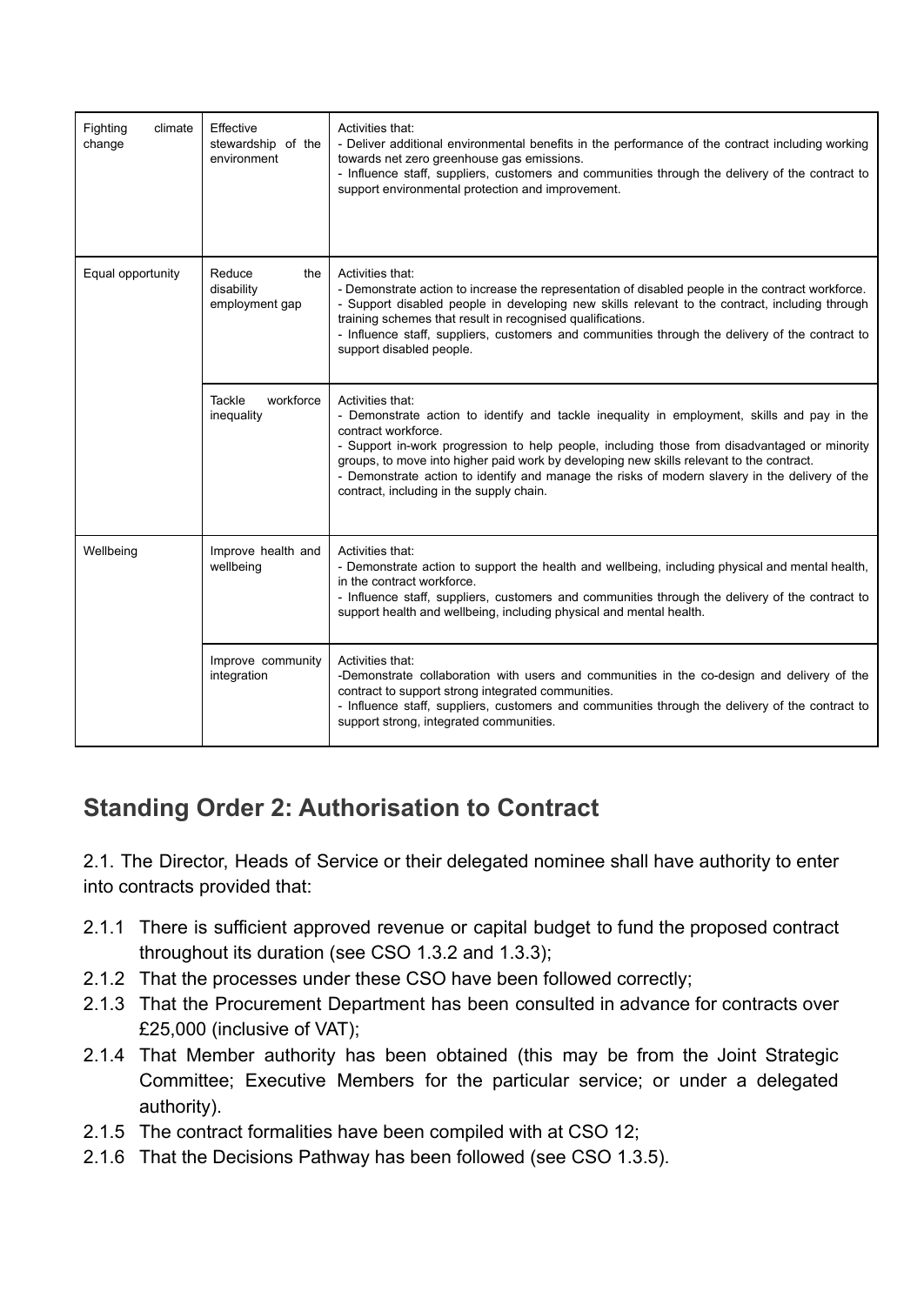# <span id="page-13-0"></span>**Standing Order 3: Special Circumstances and Emergencies**

3.1 This CSO cannot be used for a contract that is over the public procurement threshold. For urgent contracts over the threshold Officers would need to consult with the Monitoring Officer and the Chief Executive Officer.

3.2 A 'Special Circumstance' or 'Emergency' is defined as a situation which poses an immediate risk to Council services or the wellbeing of residents, for which urgent action is needed and which cannot be dealt with using the Councils usual processes and procedures.

3.3 Exemption from any of the provisions of these Standing Orders may only be made as follows:

3.3.1 **For contracts under £100,000 (inclusive of VAT)** approval must be sought from the Monitoring Officer and the s151 Finance Officer and the Director for Service should publish an Officer Decision Notice;

3.3.2 **For contracts over £100,000 (inclusive of VAT) and below the Public Procurement Threshold** the Monitoring Officer, the s151 Finance Officer must approve the award and the Director for Service (or their delegated nominee) must consult with appropriate Executive Members or their Leader, (or the Joint Strategic Committee) who must be satisfied that the matter is Urgent or is a Special Circumstance having regard to the above definition, and if so satisfied, a direct award under this CSO exemption will be authorised.

3.3.3 Where the exemption at b) is so authorised, the Director for Service or their delegated nominee must ensure that:

- a) An Officer Decision awarding the contract is recorded by Democratic Services on the Decisions Pathway and/or in the minutes of the Committee giving the approval; and
- b) Unless committee approval is already obtained, the use of this CSO is to be reported as soon as practicable to the next Joint Strategic Committee following the consultation with the Executive Members and the publication of the Officer Decision.

3.4 If it is impracticable for the Director or their delegated nominee to consult with the relevant Members, then the Director shall, when submitting the report to the next Joint Strategic Committee to explain the emergency, additionally give reasons as to why the Director was not able to consult with the relevant Members at the time.

3.5 Advice should always be taken from the Monitoring Officer and Democratic Services as to the requirement to make any public notice in the Forward Plan of Key Decisions/28 Day Notice.

3.6 For the avoidance of doubt, recruitment of temporary or agency staff to cover sickness or vacancies is included under this CSO.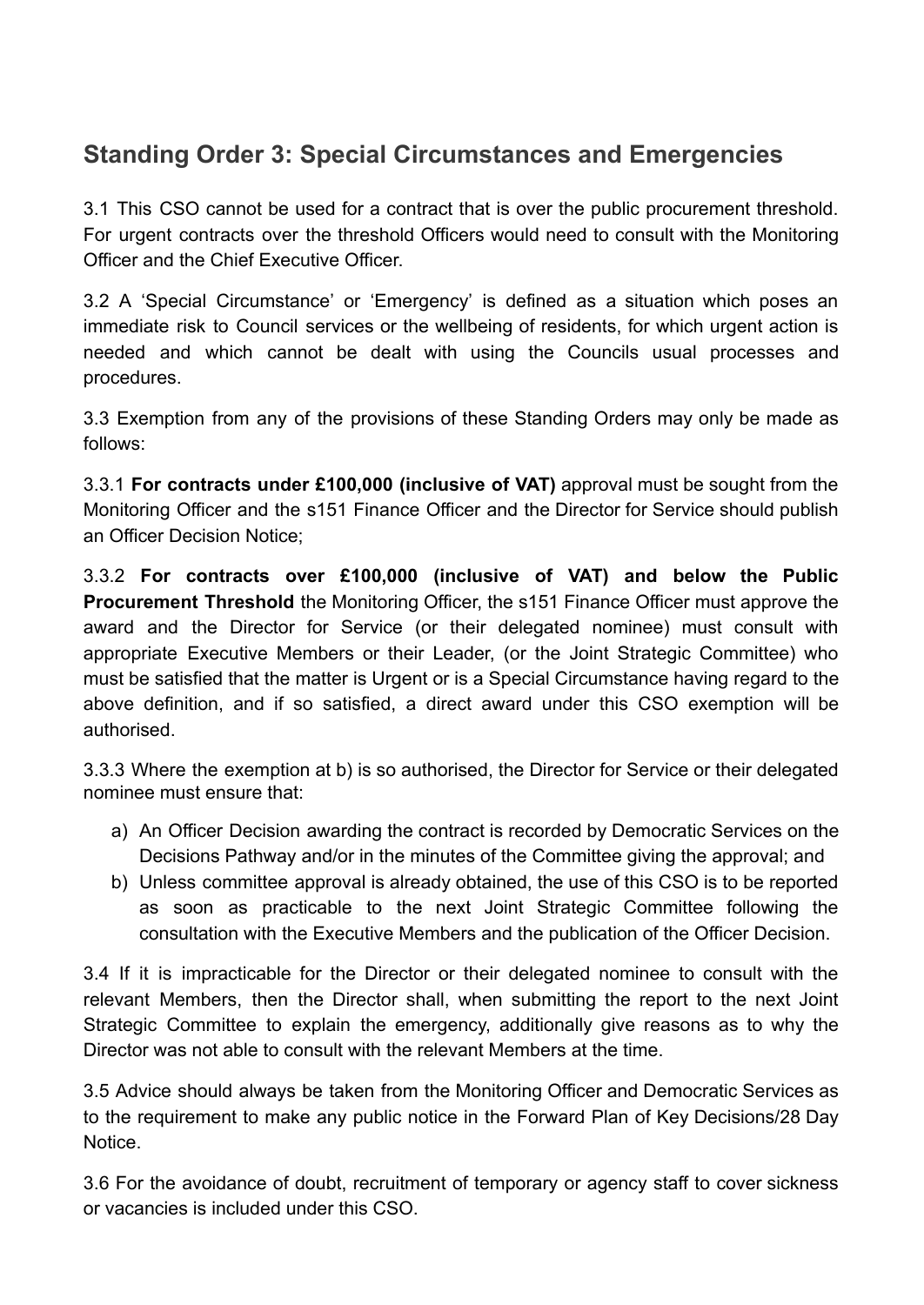# <span id="page-14-0"></span>**Standing Order 4: Publishing Contract Notices**

## <span id="page-14-1"></span>**4.1 Publishing a Contract Opportunity Notice**

4.1.1 The Council advertises a contract opportunity when it carries out an **open** invitation to tender (ITT) or **open** request for quotation (RFQ) for a contract with a value of, or greater than £25,000 (inclusive of VAT).

**Open** means that the opportunity is advertised to all suppliers whether nationally or within a geographic location and in these circumstances the contract must be published on the UK's National Contracts Finder website.

Where the Council advertises a contract opportunit*y* it shall publish the information on the UK National Contracts Finder website within 24 hours of the time when it first advertises the contract opportunity on the Council's portal, see Regulation 110 (3) Public Contract Regulations 2015.

4.1.2 The Council does not advertise an opportunity (and shall not be required to publish an opportunity on UK National Contracts Finder) where it carries out a **closed** ITT or **closed** RFQ process and only makes the opportunity available to a number of particular suppliers who have been selected for that purpose (whether ad hoc or by virtue of their membership of some closed category such as a framework agreement or DPS) and regardless of how it draws that opportunity to the attention of those suppliers.

4.1.3 If you need guidance on publishing a contract opportunity, always seek advice from the Procurement Department or Legal Services.

## <span id="page-14-2"></span>**4.2 Publishing a Contract Award Notice**

4.2.1 **UK National Contracts Finder** - Cabinet Office [PPN09/21](https://assets.publishing.service.gov.uk/government/uploads/system/uploads/attachment_data/file/1044547/2021-12-21_Procurement_Policy_Note___Legal_requirements_to_publish_on_Contracts_Finder_update_December_2021.pdf) requires Officers to publish a Contract Award Notice for all contracts with a value of, or greater than, £25,000 (inclusive of VAT) regardless of how the contract was procured and whether or not a contract opportunity was advertised. The Notice must be published within 90 calendar days from the date of completion.

4.2.2 Officers are responsible for notifying the Procurement Department when a Contract Award Notice is to be published and must provide all information required for the award notice to the Procurement Department.

4.2.3 **The Council's Contracts Register** - in addition to the requirement to publish on UK National Contracts Finder, a Council Contract Register for all contracts of, or greater than, £5,000 (inclusive of VAT) shall be kept and maintained by the Council's Procurement Department on behalf of the Director for Digital, Sustainability and Resources. The Register shall be open to inspection by any Member of the Council or public.

4.2.4 All Officers completing contracts over £5,000 (inclusive of VAT) are responsible for providing the following information (as appropriate) to the Council's Procurement Department to ensure the Contracts Register is kept up to date:

- a) Contract Reference Number
- b) Title of Agreement
- c) Department Responsible
- d) Description of Contract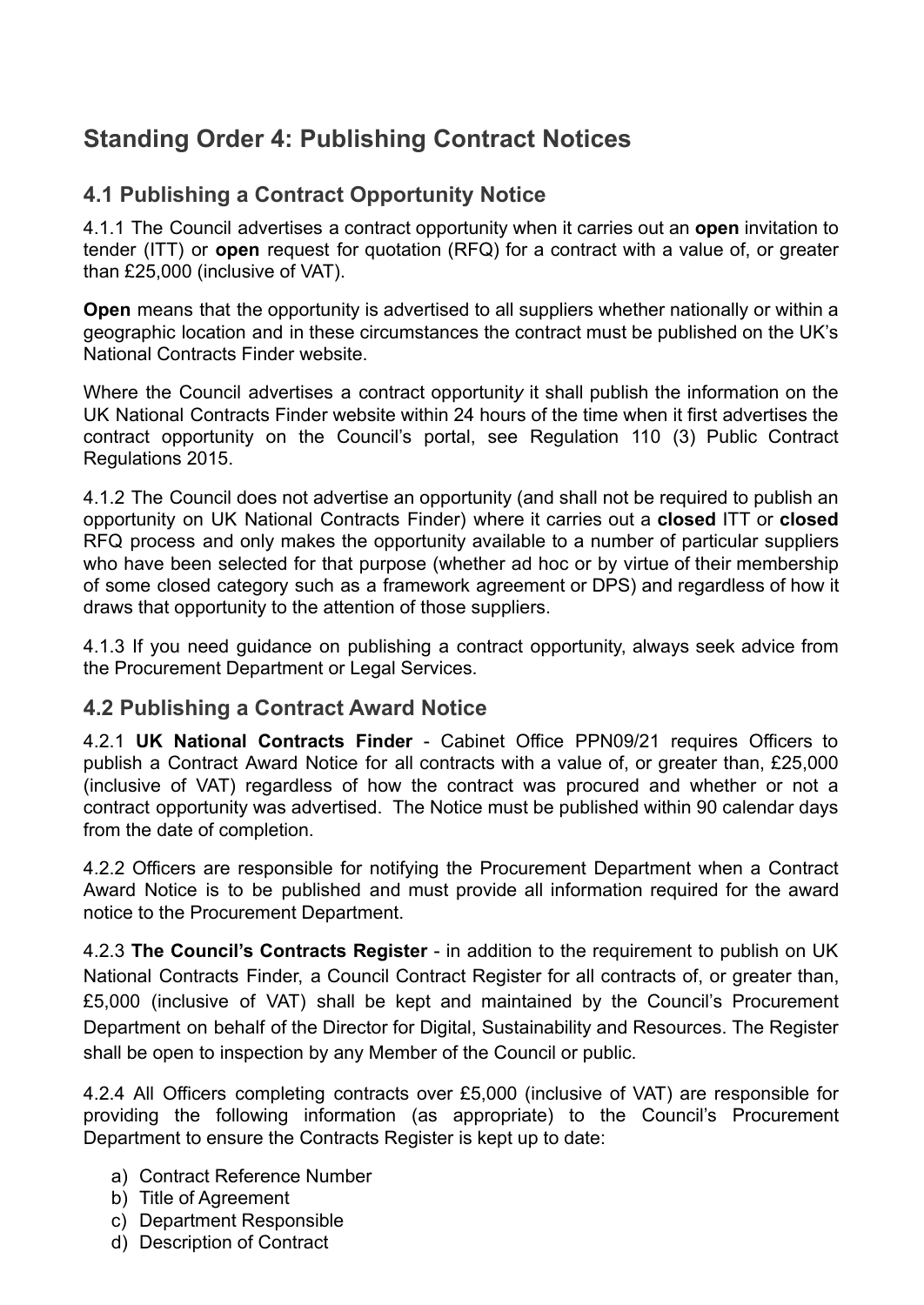- e) Contract Start Date
- f) Contract End Date
- g) Contract Extension period (if applicable)
- h) Contract Review Date
- i) Contract Value
- j) Irrecoverable VAT
- k) Supplier Name
- l) Supplier Type (legal standing of the organisation)
- m) Procurement process used

4.2.5 A regular report presenting information from the Contracts Register shall be presented to the Council's Procurement Working Group by the Director for Service or their nominated representative identifying all those contracts due to expire and the proposed action to be taken. The report identifying these contracts should be presented in a timely fashion to allow for sufficient time to re-procure, if necessary.

# <span id="page-15-0"></span>**Standing Order 5: Financial Limits and Procedures**

#### <span id="page-15-1"></span>**5.1 Contracts for a value up to but not including £25,000 (inclusive of VAT)**

5.1.1 For purchases up to (but not including) £25,000 (inclusive of VAT), two written quotes are to be obtained. Where it is impracticable to obtain two written quotes due to the specialist nature of supply, one quote can be obtained providing there is written evidence that the quote represents value for money.

5.1.2 A written contract is required (see CSO 12). Any Finance Lease or Finance arrangement, must also be checked in advance by Financial Services.

5.1.3 Contracts under CSO 5.1 do not need to be signed by Legal Services and can be signed by an Officer with sufficient budget, authority and has followed the Decisions Pathway (see CSO 1.3.5).

#### <span id="page-15-2"></span>**5.2 Exemption from Obtaining Two Written Quotes**

5.2.1 Where the proposed purchase is for works, goods or services is below £5,000 (inclusive of VAT) and the purchase is for planned minor works or reactive maintenance to Council buildings or structures within the Council's ownership and responsibility, the procuring officer need only obtain one written quote.

5.2.2 Use of the exemption at clause 5.2.1 is to be monitored. Where the aggregate value of the contracts for planned minor works or reactive maintenance with any one supplier exceeds £25,000 (inclusive of VAT) in the aggregate or in any four year period, then the procuring officer will obtain three quotes prior to any further instruction to the same supplier to ensure value for money.

5.2.3 In the event the aggregate spend has exceeded £25,000 (inclusive of VAT) and the procuring officer has obtained three quotes to ensure value for money as required by CSO 5.2.2, if the same supplier has provided the most economically advantageous quote, the procuring officer may re-apply the procedure at clause 5.2.1 up to a further spend of £25,000 (inclusive of VAT) for reactive maintenance and repairs.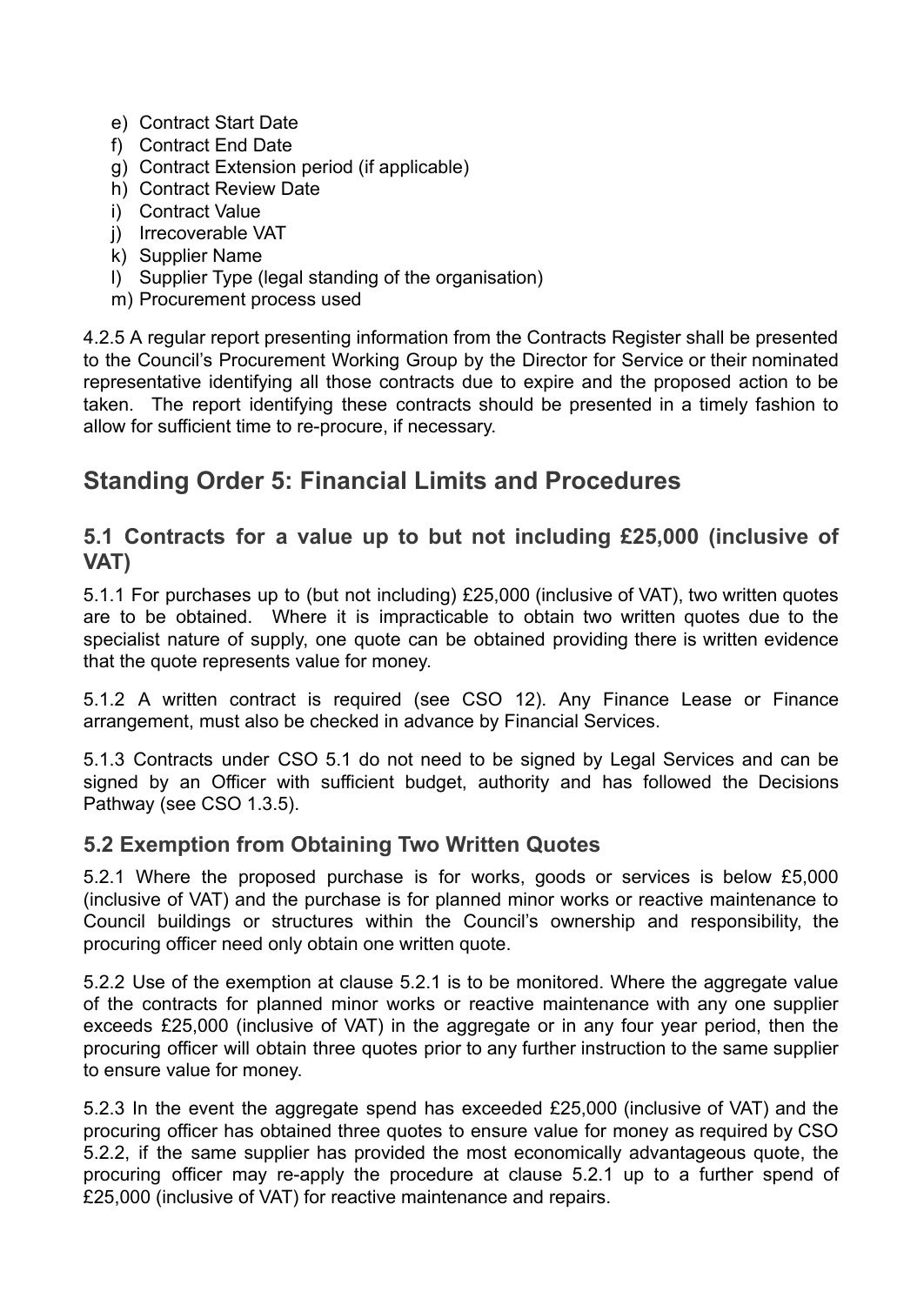## <span id="page-16-0"></span>**5.3 Contracts for a value of £25,000 (inclusive of VAT) up to but not including £100,000 (inclusive of VAT)**

5.3.1 Where the estimated value of a contract is from and including £25,000 (inclusive of VAT) but below £100,000 (inclusive of VAT), the Director or their delegated nominee is to obtain three written quotes or carry out a tender process. The Procurement Department can advise on the most appropriate route.

5.3.2 Unless the exemption at CSO 5.4 applies to this CSO, all quotations and tenders must be published on the Council's e-portal.

5.3.3 All quotes or tenders pursuant to this CSO shall be invited and received through the e-portal in accordance with CSO 9.

5.3.4 Quotes or tenders should only be evaluated in accordance with the criteria stated by the Council in the original RFQ or ITT documentation. The evaluation process and reasons for the evaluation decision should be clearly documented and retained on file. If in doubt, seek advice from the Procurement Department.

## <span id="page-16-1"></span>**5.4 Exemption to Obtaining Three Quotes or Tenders**

5.4.1 Where in the opinion of the relevant Director, Head of Service, or their delegated nominee, it is impracticable to follow the procedure set out at CSO 5.3, due to the specialist nature of supply or the nature of any warranty that exists, then an exemption to obtaining three quotes will apply providing the reasoning for reaching the decision to use the exemption is recorded by the relevant Officer and approved by Legal, Finance, and Procurement Services in advance of the contract.

## <span id="page-16-2"></span>**5.5 Contracts for a value of £100,000 (inclusive of VAT) up to but not including the Public Procurement Threshold**

5.5.1 Where the estimated value of the contract is from £100,000 (inclusive of VAT) but below the procurement threshold, the Director for Service or their delegated nominee shall follow an open tender process unless the exemption to the open process at 5.6 applies.

5.5.2 For below threshold contracts, an open process can be reserved by supplier location; small and medium sized enterprises (SMEs); voluntary and community groups and Social Enterprises (VCSEs). See CSO 1.3.8.

5.5.3 An open procedure under this CSO requires the publication of:

- a) A notice on the Council's Portal;
- b) A contract opportunity notice on Contracts Finder within 24 hours of the publication on the Portal. The contract opportunity notice will be automatically created through the Portal using the information provided.

5.5.4 In addition to the mandatory notices, Officers may consider giving notice of the procurement in a local publication, trade journal and/or on the Council's web site.

5.5.5 Instead of an open procurement a Framework Agreement may be used see CSO 7.1 and 7.2. When using a framework or a dynamic purchasing system there is no need to publish a contract opportunity notice on National Contracts Finder.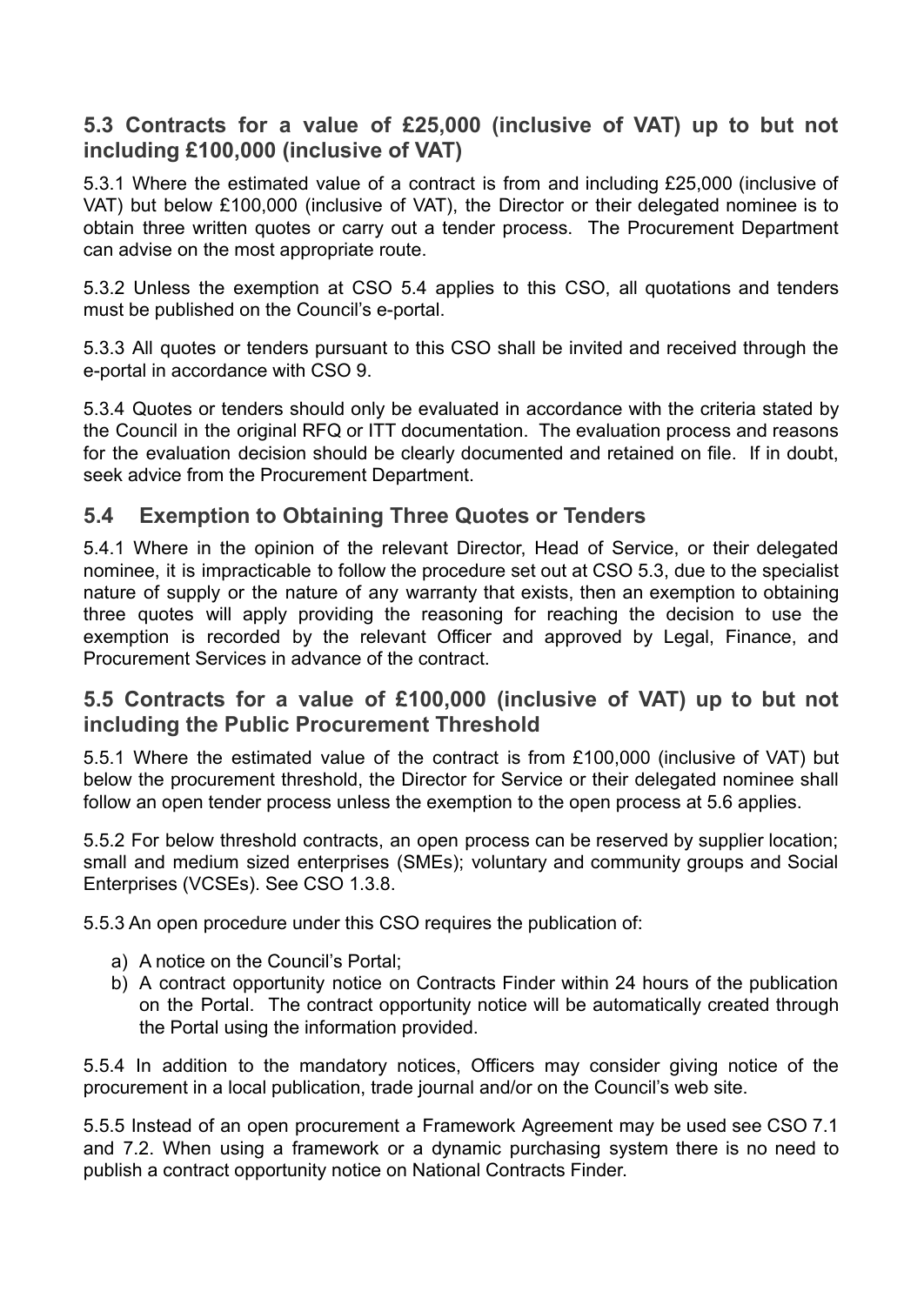## <span id="page-17-0"></span>**5.6 Exemption to the Open Process**

5.6.1 This exemption is only to be used in limited circumstances where approval is obtained from the Chief Financial Officer and the Head of Legal Services.

5.6.2 An Open Process need not be followed, nor will a contract opportunity notice need to be published on National Contracts Finder, if it has been agreed by the Chief Financial Officer **and** Head of Legal Services that the invitation to tender is to be made available to only a limited number of suppliers who have been selected for the purpose. In such circumstances, the tender process should invite a minimum of **five tenderers** unless the Chief Financial Officer and Head of Legal Services agree that it is impractical to do so.

# <span id="page-17-1"></span>**Standing Order 6: Above Threshold Procurements**

## <span id="page-17-2"></span>**6.1 Tendering Procedures**

6.1.1 When awarding public contracts, the Council shall apply one of the following procedures, always contact the Procurement Department for advice on the appropriate procedure:

#### 6.1.2 Open Procedure

In which all interested suppliers may respond to the advertisement published on the Council's Portal and the UK Find a Tender website by submitting a tender for the contract.

#### 6.1.3 Restricted Procedure

The Council will publish a qualitative selection questionnaire and only those tenderers that pass the selection are invited to submit a tender for the contract.

6.1.4 Competitive Dialogue Procedure (for developing solutions in dialogue)

A qualitative selection is made of those who respond to the advertisement and the contracting authority enters into dialogue with potential bidders, to develop one or more suitable solutions for its requirements and on which chosen bidders will be invited to tender.

6.1.5 Competitive Procedure with Negotiation (for improving bidders' offers)

A qualitative selection is made of those who respond to the advertisement. The Council may then open negotiations with the tenderers to seek improved offers and evaluate modified tender responses.

6.1.6 Innovation Partnership Procedure (for developing innovative solutions)

A qualitative selection is made of those who respond to the advertisement and the contracting authority uses a negotiated approach to invite suppliers to submit ideas to develop innovative works, supplies or services aimed at meeting a need for which there is no suitable existing 'product' on the market. The contracting authority is allowed to award partnerships to more than one supplier.

#### <span id="page-17-3"></span>**6.2 Maintaining a Record of the Procurement Process**

6.2.1 Whichever above threshold procedure is to be used the procuring Officer must keep a **Regulation 84 Report** detailing each step of the procurement. The Report should be ongoing and specify: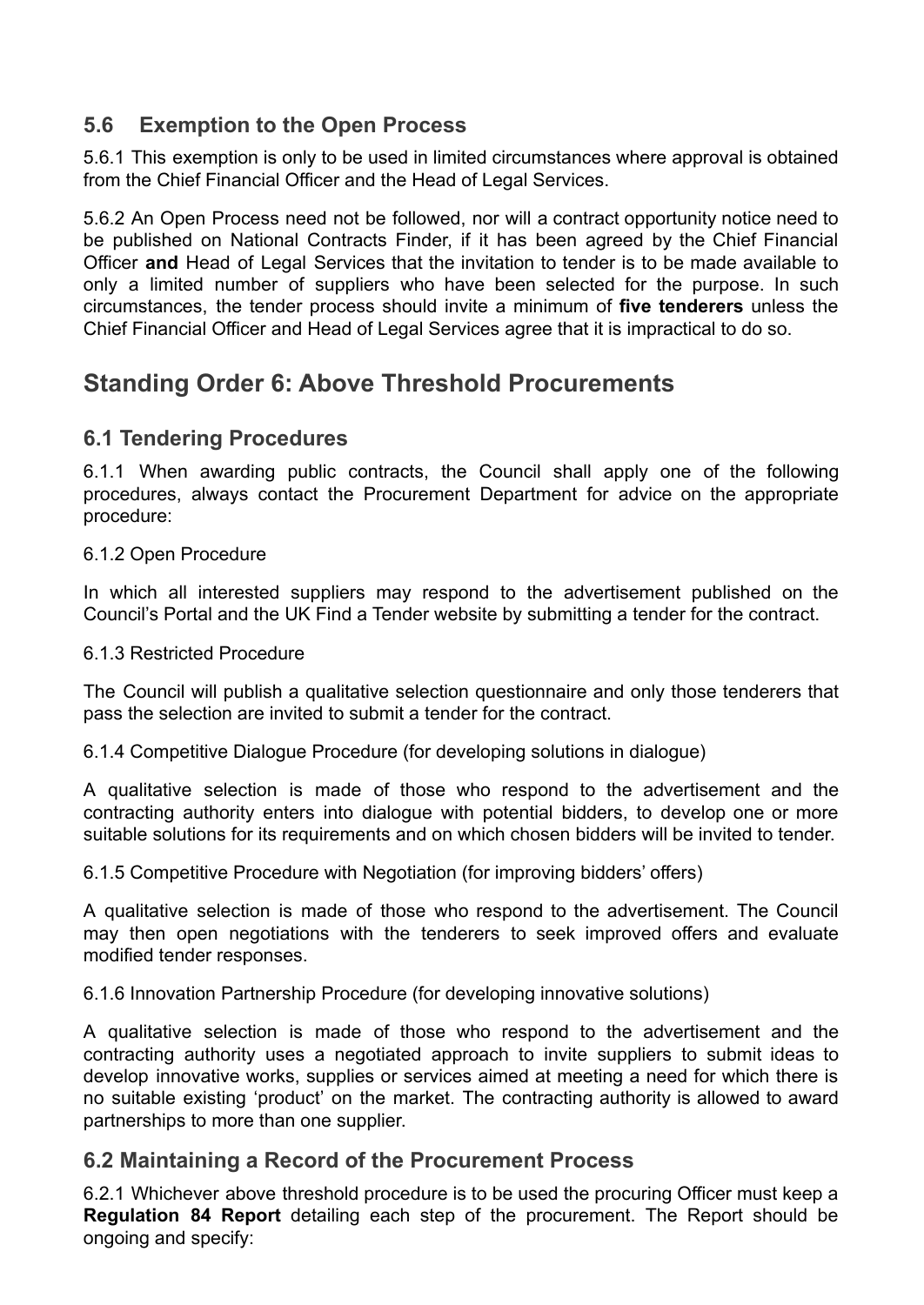- a) What process was used;
- b) Which stage has been reached;
- c) The names of selected and rejected tenderers;
- d) how the tenderers were evaluated and why;
- e) reasons for selection and rejection;
- f) details of any known subcontractors;
- g) circumstances justifying the use of the tender procedure chosen;
- h) conflicts of interest identified and action taken;
- i) all details specific to negotiation or dialogue with the supplier.

6.2.2 The Procurement Department will provide a template for the Report and it is the Officer's responsibility to ensure the Report is kept up to date.

6.2.3 These mandatory Regulation 84 Reports may be fully disclosable in any procurement challenge, or may also be requested by a Cabinet Office Minister. Officers should not disclose any information from the Report, without first obtaining legal advice.

6.2.4 The Report is not required for contracts under a framework agreement.

6.2.5 For contracts below threshold the Regulation 84 Report is not mandatory, but it is deemed good practice for Officers to keep a Report for reasons of transparency.

# <span id="page-18-0"></span>**Standing Order 7: Frameworks, Dynamic Purchasing Systems and Consortia Organisations**

## <span id="page-18-1"></span>**7.1 Framework Agreements**

A Framework Agreement is a collective of suppliers that have already tendered through a compliant procurement process, and have been selected (on quality and cost criteria) for their ability to provide either works, goods or services to the Council. The Framework will enable the Council to hold a mini-competition to obtain best value, or it will enable a direct call-off to a single supplier.

The Framework Agreement has established call-off contract terms to be used between the Council and the Supplier, and there will be Framework rules and guidance on how to use the Framework and what amendments if any can be made to the call-off terms.

## <span id="page-18-2"></span>**7.2 Dynamic Purchasing Systems (DPS)**

The DPS is similar to a Framework Agreement but new suppliers can apply to join at any time providing they meet the DPS criteria. A mini competition must always be held with the DPS.

## <span id="page-18-3"></span>**7.3 Consortia Procurements**

Consortia bidding is the term used to describe the situation where a number of economic operators come together to submit a bid for a contract in a procurement process and could be a useful process for major projects requiring a mix of professional skills.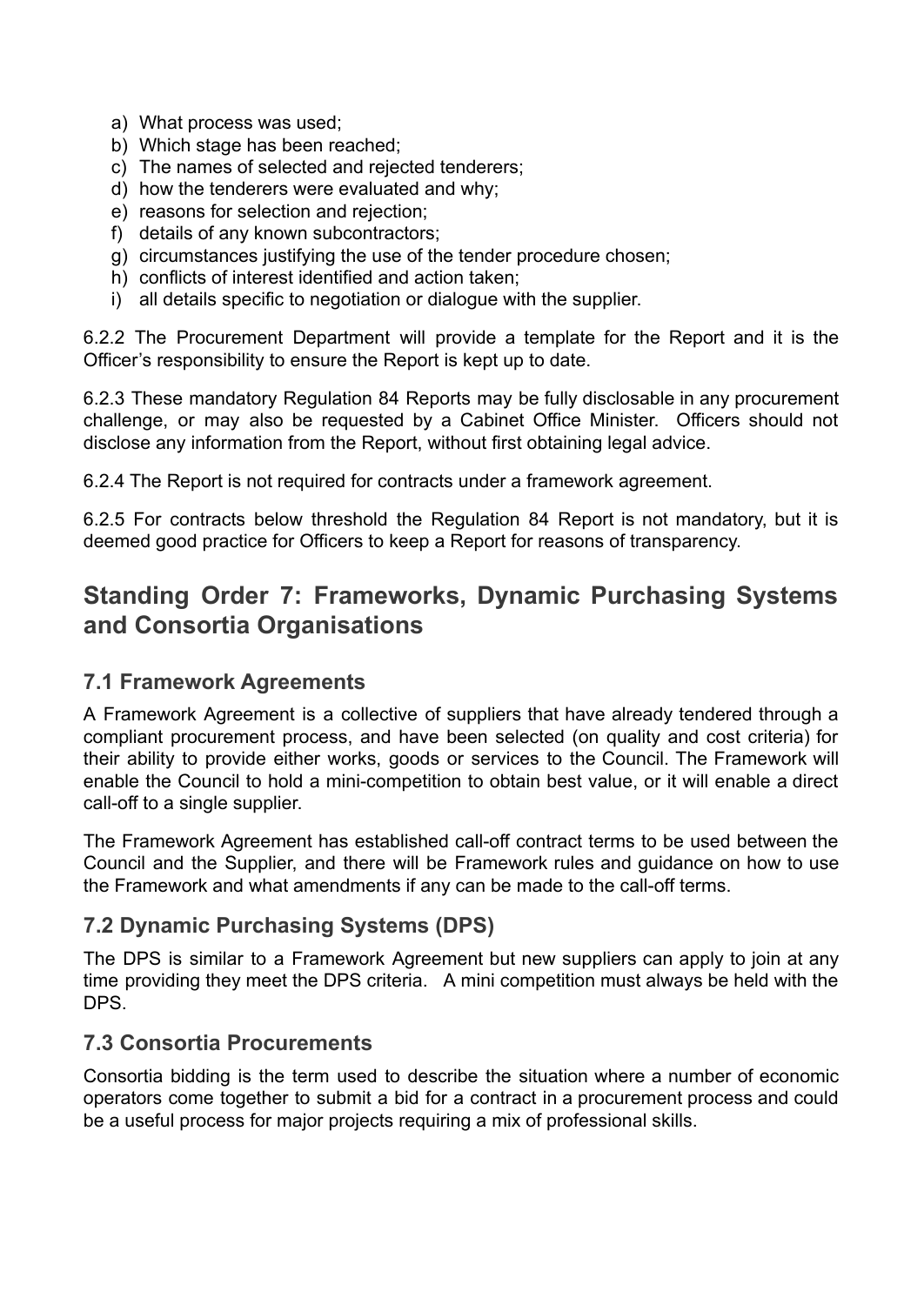# <span id="page-19-0"></span>**Standing Order 8: Preparation of the Procurement Documents**

## <span id="page-19-1"></span>**8.1 Request for Quotation and Specification Documents**

8.1.1 **The Request for Quotation (RFQ)** - Officers must ensure that they are using the most current version of the RFQ document which has been approved by the Procurement Department as it contains necessary protections to the Council during the RFQ process.

The RFQ document can be varied from being 100% price based or can be reviewed on a combined price and quality assessment. The Procurement Department can give a guidance on using and completing the RFQ.

8.1.2 **The Specification** accompanies the RFQ and must clearly and concisely set out the Officer's needs, having regard to the nature of the works goods or services to be procured.

8.1.3 **Contract Terms and Conditions** - it is preferable for each RFQ to attach the Council's terms and conditions of contract which are appropriate to the nature of the works, goods or services being procured. Officers will need to contact legal services in advance of publishing the RFQ for advice on contract terms and conditions.

## <span id="page-19-2"></span>**8.2 Invitation to Tender and Specification Documents**

8.2.1 **The Invitation to Tender (ITT)** - Officers must ensure that they are using the most current version of the ITT document which has been approved by the Procurement Department as it contains necessary protections to the Council during the tender process. The Procurement Department can give guidance on completing the ITT.

In all cases, every invitation to tender shall include the following:

- a) A statement that the tendering process will be conducted through the Council's Portal;
- b) Full instructions on how to submit a tender to this system;
- c) The deadline for submission of tenders to this system;
- d) A Tender submission schedule which contains:
	- FOI Exemption Form
	- Form of Tender
	- Collusive Tendering Certificate
	- Mandatory and Discretionary Exclusion Grounds
	- Supplier's selection questionnaire
- e) The ITT shall also include the evaluation criteria against which the tenderers will be scored and the weighting (or score) to be applied to each criterion with an explanation of the scoring mechanism. All criteria must be capable of being objectively assessed, clear and concise. Criteria will include price (which usually carries a score of not less than 30%) and Social Value (with a score of 10%). The remaining criteria (60%) usually address the quality of the goods works or services to be delivered. Please see CSO 10.3 for example evaluation criteria.

8.2.2 **Fully detailed Specification** - Officers must ensure that they have a fully detailed specification setting out exactly what it is the Council wants to purchase which provides all specific and technical requirements.

8.2.3 **Contract Terms and Conditions** - Each ITT is to attach an appropriate form of contract as approved by Legal Services.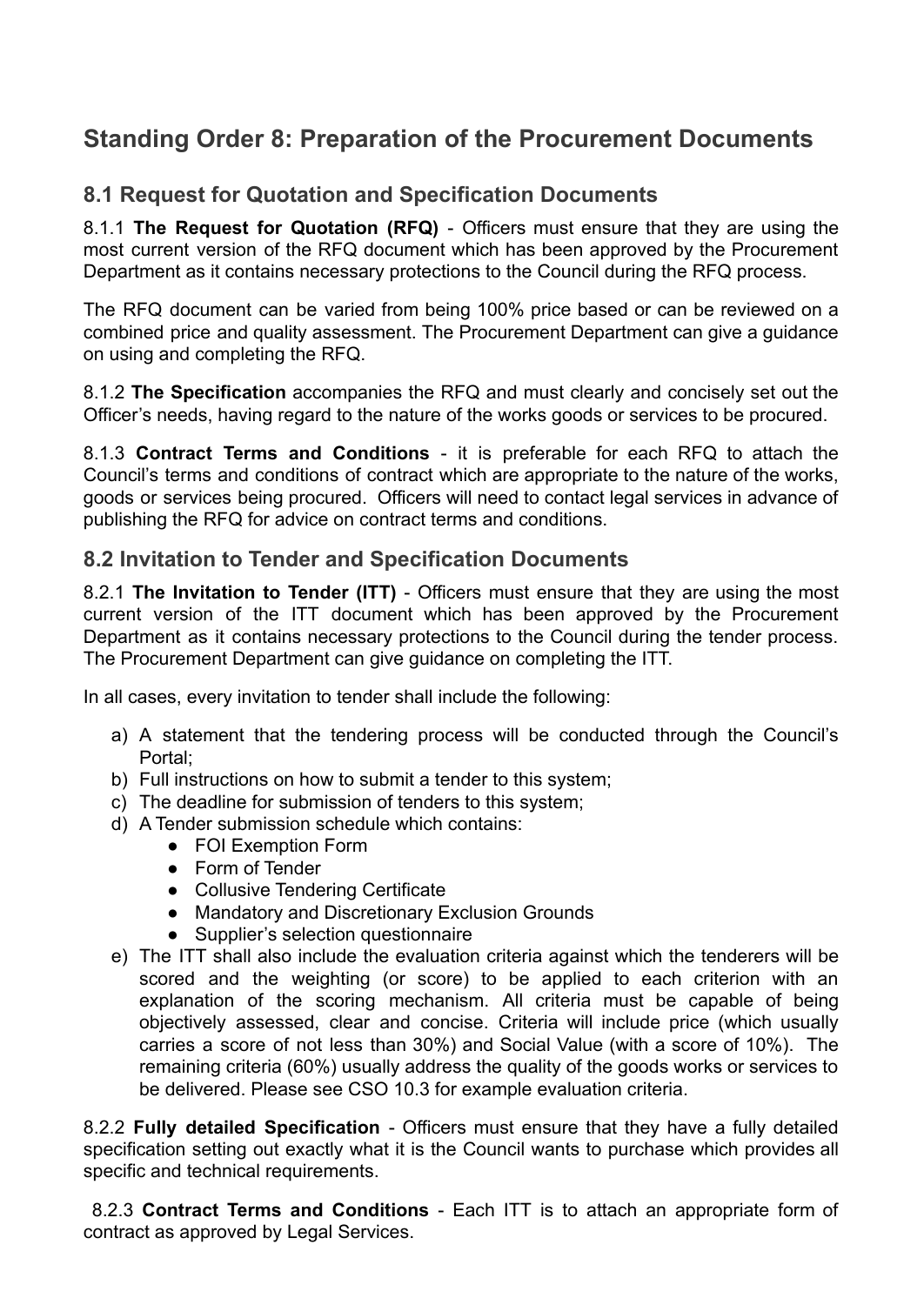## <span id="page-20-0"></span>**8.3 Establishing MEAT or other approved Assessment**

8.3.1 The criteria for considering MEAT must:

- a) Be agreed in advance and applied equally to all tenders;
- b) Be relevant and appropriate to the subject matter of the tender;
- c) Be objectively identifiable capable of being objectively scored;
- d) Not be anti-competitive or capable of distorting competition;
- e) Be listed in a decreasing order of importance having regard to the weightings attributed to them starting with the highest scoring criteria first.

8.3.2 Weighting must be given to each criterion used, which reflects the importance of each element of the contract.

8.3.3 Where any weighted criterion has sub-criteria to be considered this must be disclosed in advance in the ITT and relevant sub-weightings attributed to the sub-criteria.

8.3.4 Price must be a criterion and normally must have a weighting of not less than 30%. Where the award requires adopting a price weighting of less than 30%, this will need to be justified to, and agreed with, the Procurement Department.

8.3.5 Social value is to be given a weighting of not less than 10% unless the Procurement Department agrees otherwise.

8.3.6 The remaining criteria used must reflect the quality and available social value of the purchase, and be broken down appropriately to consider all aspects of required quality appropriate for the tender.

*An example evaluation scoring could be 30% price, 60% quality and 10% social value totalling 100%. Quality and Social Value would most likely have sub-criteria with their total weightings not exceeding 60% and 10% respectively.*

## <span id="page-20-1"></span>**8.4 Examples of criteria for establishing MEAT:**

8.4.1 Costs - the whole lifecycle cost should be evaluated - see CSO 1.3.2

8.4.2 Social value - for Social Value criteria - see CSO 1.4

8.4.3 Quality - Examples include: technical and professional merit, aesthetic and functional characteristics, environmental characteristics, service delivery, after-sales service and technical assistance, customer service and support, contract mobilisation, implementation and management, experience, and risk management.

# <span id="page-20-2"></span>**Standing Order 9: Using e-Procurement Portal**

## <span id="page-20-3"></span>**9.1 Publishing and Accepting Quotations and Tenders on the Portal**

9.1.1 Unless the exemption at paragraph 9.3 below applies, all requests for quotations (RFQ) and invitations to tenders (ITT) are to be published and accepted on the Council's portal.

9.1.2 All quotations and tenders will be stored electronically by the portal in a secure inbox until opened after the deadline.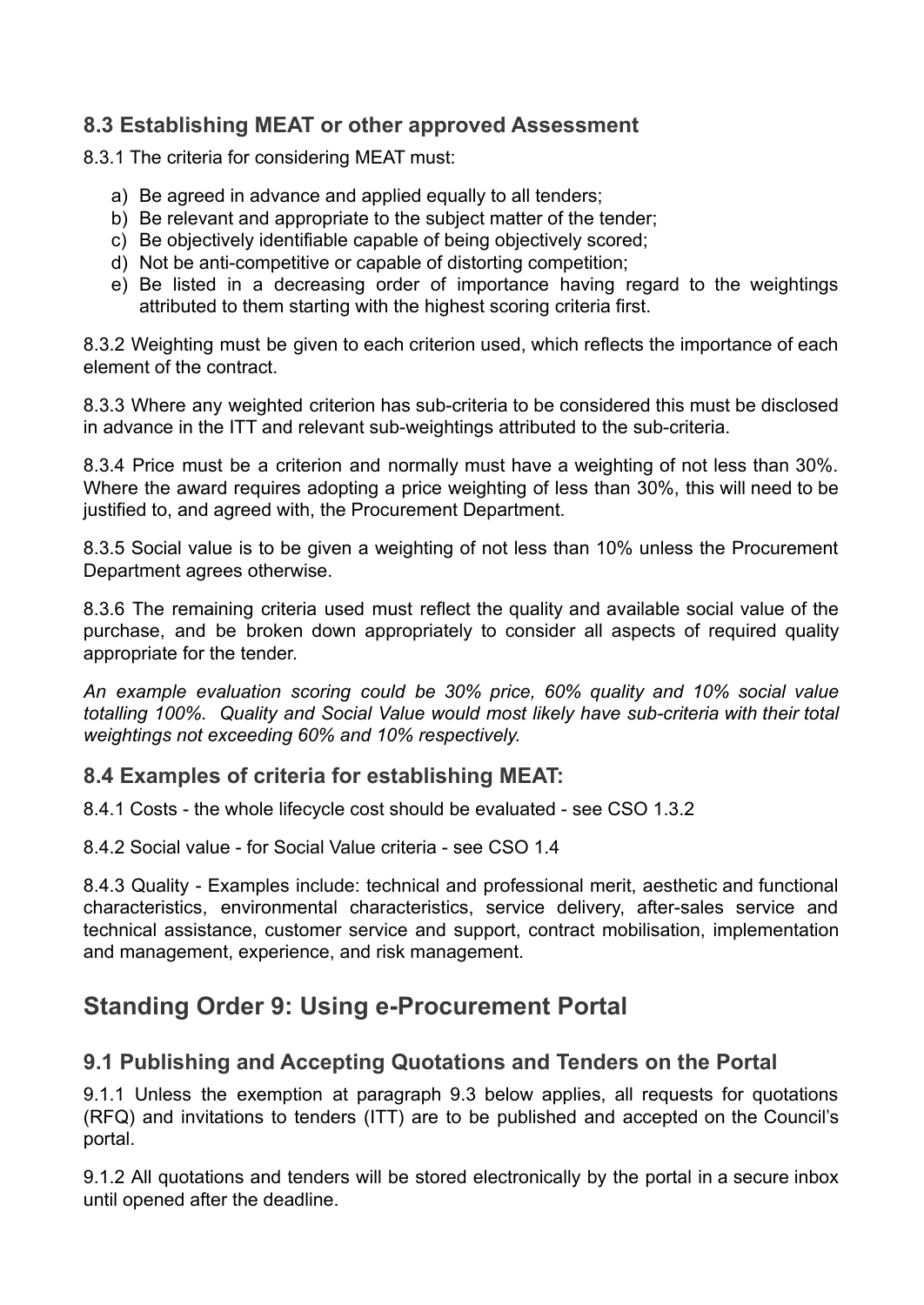9.1.3 Officers must ensure bids received are compliant by checking that the appropriate information detailed in the RFQ/ITT documents is completed and submitted by suppliers as requested in those documents.

9.1.4 Bidders must return their submissions on or before the deadline set out in the RFQ/ITT documents. Submissions returned after the time and date must be rejected by the Council, although the Council may extend the deadline for a late submission if there is evidence available to demonstrate that the bidder has made an attempt to submit to the portal before the expiration of the deadline, or if an extension is afforded to all those bidding. All information regarding quotations or tenders received, their submission date, time and their opened date and time will be stored by the system.

## <span id="page-21-0"></span>**9.2 Exemption to publishing on the Council's Portal**

9.2.1 For below-threshold procurements, where the Head of Legal Services and the Chief Financial Officer agree that due to the specialist nature of the supply it is impractical for potential suppliers to be asked to quote or tender using the portal (i.e. due to a lack of technical knowledge and experience or availability) then the quotes or tenders can be obtained as set out below:

- a) The Director or their delegated nominee shall obtain at least three **sealed** written quotes or **sealed** tenders from persons or bodies who in the opinion of the Director or their delegated nominee are capable of performing the contract.
- b) An agreed form of standard contract should be used and Legal Services should be instructed in advance of the procurement.
- c) All quotes and tenders received pursuant to this CSO shall either be opened by electronic means or if written sealed quotes or sealed tenders in the presence of the Director for Service and a Procurement Officer.
- d) The Head of Service or their delegated nominee shall then have delegated authority to accept such a quote or tender, but in the case of a quote other than the lowest, then the Head of Service must establish MEAT as set out in CSO 8.3.
- e) Details of the quotes or tenders received and how the successful contractor was chosen should be submitted to the Procurement Department for approval for all contracts.

9.2.2 Where this exemption applies the procuring officer must still comply with any requirement to publish the contract award notice on Contracts Finder and on the Council's contracts register.

# <span id="page-21-1"></span>**Standing Order 10: Evaluation and Notifications to Bidders**

## <span id="page-21-2"></span>**10.1 Evaluation of Quotations and Tenders**

10.1.1 The members of an evaluation panel should be carefully considered and all members must declare any conflicts of interests in the procurement and its outcome prior to commencing any evaluation.

10.1.2 Members of the evaluation panel should only receive that part of the tender response which they are required to score. This prevents undue influence on the scoring of their specified section.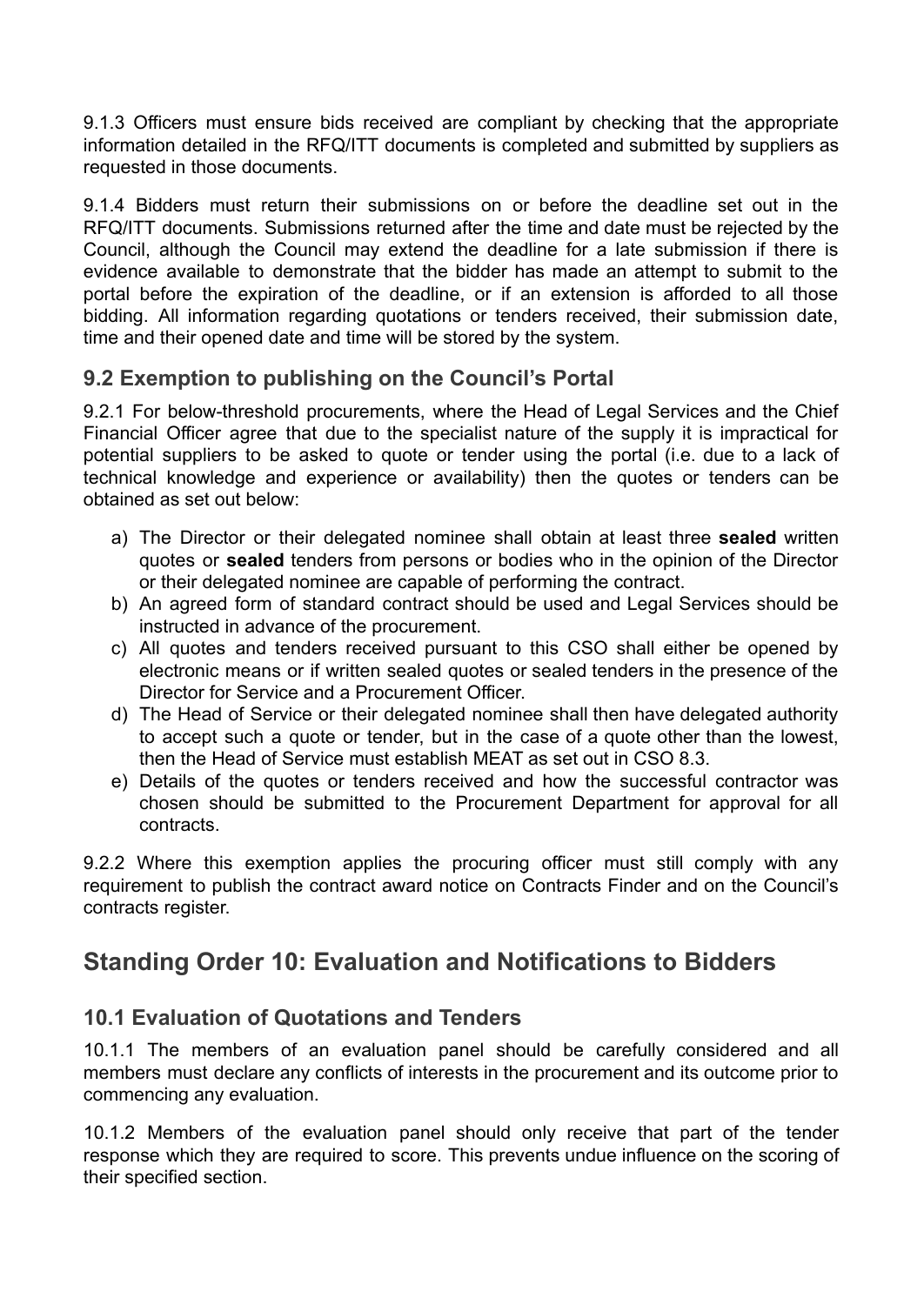10.1.3 Submissions must be evaluated objectively and strictly in accordance with the criteria stated in the original request for quotation (RFQ) or invitation to tender (ITT) and in compliance with the Public Contract Regulations 2015 or other relevant legislation.

10.1.4 The evaluating panel members must clearly document and record the reasons for their decision and any other relevant matter arising during the evaluation. Where the tender process is above threshold, panel members must continue to keep this information up to date see CSO 6.2 (Maintaining a Record of the Procurement Process).

10.1.5 Unless seeking an RFQ based on price only, the award must be based on the most economically advantageous tender (MEAT) which uses a cost-effective approach for price/quality ratio, offering best price (which will not necessarily be the lowest price). Or, if approved by the Procurement Department, another recognised evaluation assessment method (see CSO 8.3 MEAT or other Approved Assessment).

10.1.6 A tenderer's submission may not be altered after the time and date specified for the return of tenders. If an error in the submission is discovered, the tenderer shall be given the opportunity to confirm or withdraw the tender as it is submitted. If, in the opinion of the Head of Finance, there are exceptional circumstances, a tenderer may be allowed to correct any arithmetical error in the tender or clarify its tender, but not add to or enhance it.

## <span id="page-22-0"></span>**10.4 Notification to Unsuccessful Bidders**

10.4.1 Following an evaluation of a request for quotation or an invitation to tender, the procuring officer will ensure that they liaise with the Procurement Department to ensure that all bidders are simultaneously notified in writing through the Council's portal with the evaluation outcome by providing the information below. Supplying the following information is mandatory for above-threshold tenders and for below-threshold tenders is good transparent practice:

- a) The tender evaluation criteria;
- b) The reasons for the decision, including the characteristics and relative advantages of the successful tender;
- c) The evaluation scores of the tenderer receiving the notice and the scores of the successful tenderer;
- d) The reasons (if any) why the tenderer did not meet the technical specification and/or the areas where the tenderers submission was weaker than that of the successful tenderer;
- e) The name of the tenderer(s) to be awarded the contract
- f) A statement on the date the standstill period is expected to end (see 10.6 Standstill Period).

## <span id="page-22-1"></span>**10.5 Notification to Successful Bidders**

10.5.1 Successful tenderers will be sent a Notification of an Intention to Award Letter, which will usually be subject to a ten day standstill period (see 10.6). Officers must ensure that they do not create a binding contract with the supplier until the contract has been finalised and executed. This is in keeping with the request for quotation or invitation to tender, which confirms the Council will not be bound until the contract is executed.

## <span id="page-22-2"></span>**10.6 Standstill Period**

10.6.1 **Above Threshold -** The standstill period must run for a minimum of 10 calendar days commencing the day after the notice was emailed to the tenderer and expires at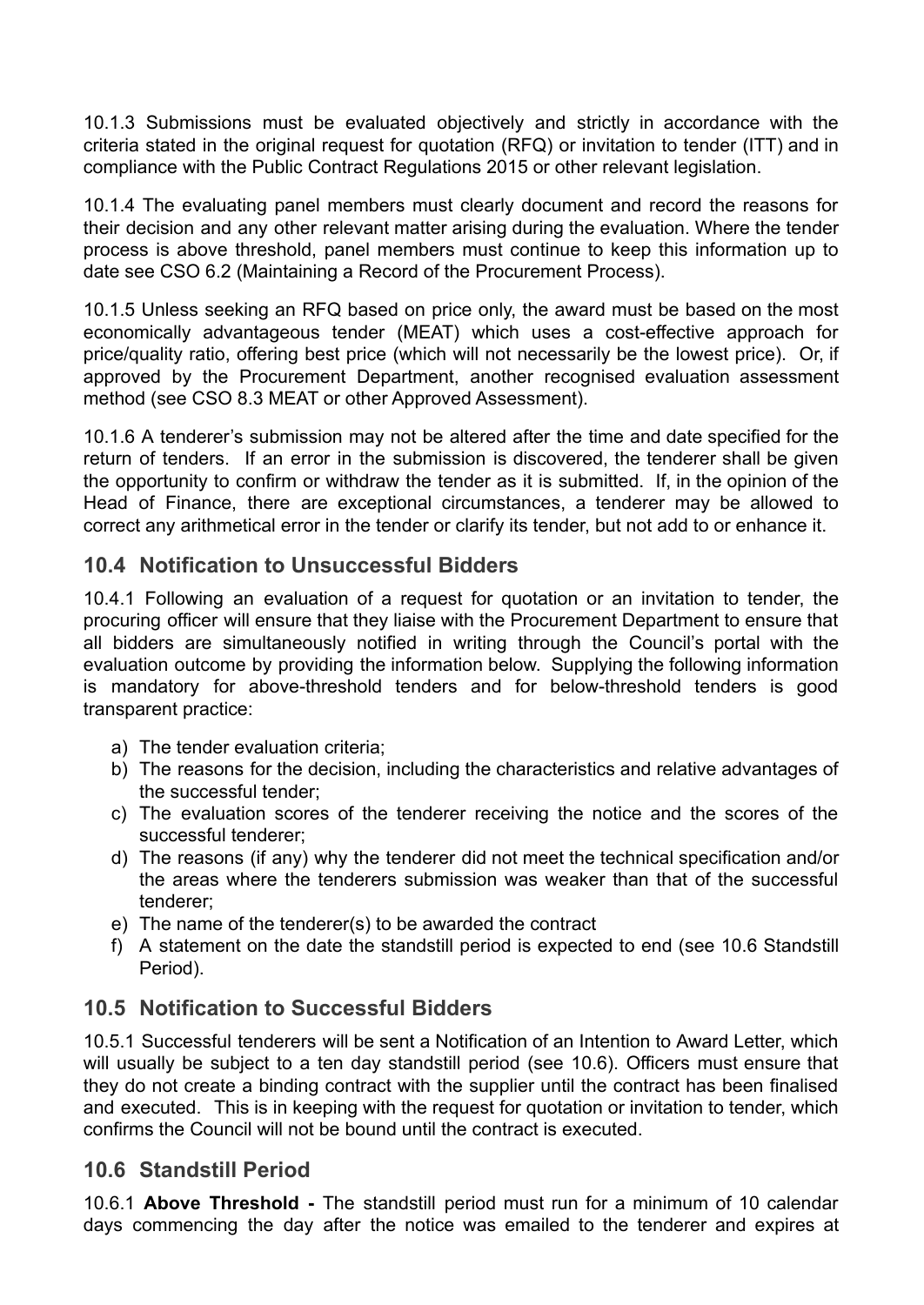midnight on the  $10<sup>th</sup>$  day. If the expiry date of the standstill period falls on a weekend or public holiday then the expiry date shall be midnight on the next working day.

10.6.2 Should a Tenderer request further information or debrief during the standstill period, the Officer should immediately consult with the Procurement Department and Head of Legal Services for advice. The Council may extend the standstill period for further days until the tenderer has received and considered the information.

10.6.3 If the Council receives notification from a tenderer that it intends to challenge a contract award decision, then the Head of Legal Services must be notified immediately and the Council must automatically refrain from entering into the contract until legal advice has been received (failure to comply with this CSO may result in the court making a declaration of ineffectiveness with damages payable by the Council). Inform the Council's Freedom of Information Officer if a challenge is received to ensure that commercially sensitive information is not released without prior consideration and authority.

10.6.4 Upon satisfactory conclusion of the standstill period the Officer may advise the successful tenderer(s) that the standstill period has passed and instruct the Head of Legal Services to draw up a formal contract with the successful tenderer(s).

10.6.5 Once the standstill period has concluded a Contract Award Notice should be placed in the Find a Tender (FTS) by the Procurement Department within **30 days** of the contract award.

10.6.6 **Below Threshold** - tenders below the public procurement threshold are not covered by the full requirements laid out in Section 10.4 (Notification to Unsuccessful Bidders). However, it is best practice to follow the same principles of notifying unsuccessful tenderers and, if requested by the tenderer, providing feedback on the outcome of the procurement exercise.

10.6.7 It is not necessary to have a standstill period for a below threshold contract, but it is good practice to apply one and only in limited circumstances will the Procurement Department agree to reduce the standstill period.

# <span id="page-23-0"></span>**Standing Order 11: Subcontracting**

11.1 Where it is anticipated that the successful tenderer will want to subcontract out an element of delivery to a third party the Director for Service must ensure that:

11.1.1 The subcontractor is not a supplier that would have been excluded in the tender process;

11.1.2 The main supplier has carried a best value exercise in line with these CSO and that best value for the subcontractor has been approved by the Procurement Department; and

11.1.3 Any subcontractor is paid on the same payment terms as the supplier in the main contract and on terms no less favourable than those agreed with the supplier, i.e. on payment terms within 30 days;

11.2 Consideration must be given as to whether or not a collateral warranty between the subcontractor and the Council is required. A collateral warranty is most often required where there is no direct contractual relationship between the Council and the subcontractor.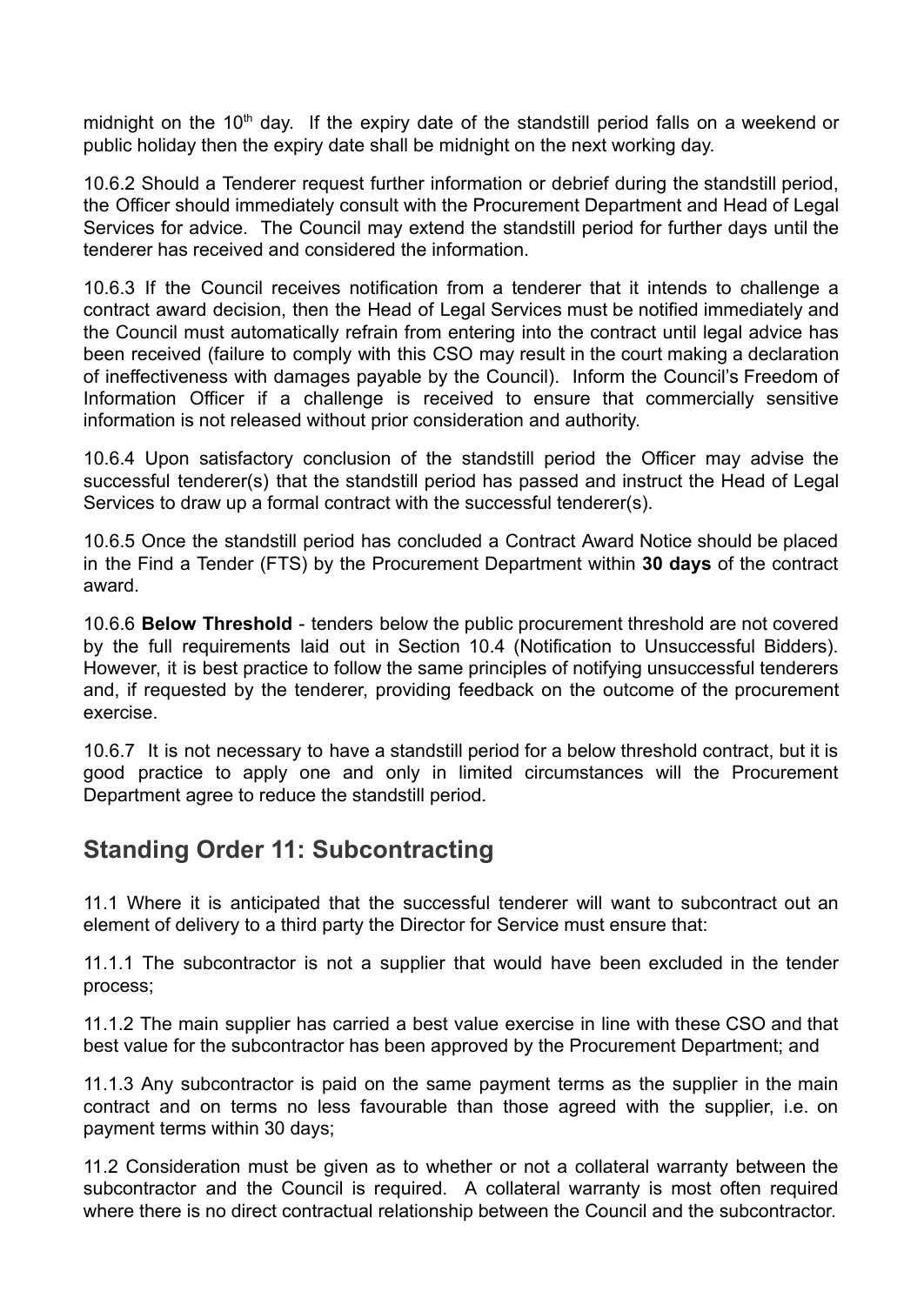11.3 There shall be inserted in every contract a clause detailing the subcontracting arrangements.

# <span id="page-24-0"></span>**Standing Order 12: Contract Formalities**

## <span id="page-24-1"></span>**12.1 The Form of Contract**

12.1.1 All contracts should be made in writing and on the Council's standard written terms unless Legal Services approves otherwise. Contracts made on the supplier's written terms must be reviewed and approved by Legal Services. In advance of the tender process, the procuring Officer must seek advice from Legal Services on the form of contract to be used.

12.1.2 Advice from the Finance Department must be obtained where the contract involves a finance leasing arrangement.

12.1.3 Every contract shall specify the goods, materials or services to be supplied and the work to be executed; the price to be paid together with a statement as to the amount of any discount(s) or other deduction(s); the period(s) within which the contract is to be performed and such other conditions and terms as may be agreed between the parties and are required by law.

12.1.4 Consideration must be given as to whether or not a performance bond, parent company guarantee, or other form of security (see 12.2.2 below Liquidated Damages) acceptable to the S151 officer and the Legal Services, is required from the supplier.

#### <span id="page-24-2"></span>**12.2 Required Terms**

12.2.1 **Boilerplate Clauses** - The Council is required to include statutory terms, for example: Anti Bribery; Anti-Money Laundering; Freedom of Information; Data Protection; Safeguarding of Vulnerable Adults and Children; Transparency; Prevention of Terrorism; Audit; Anti-Discrimination Equality and Diversity; Payment of Subcontractors; Termination and Exit of Above Threshold Contracts; Compliance with Anti-Slavery and Human Trafficking laws; Force Majeure; Health and Safety.

If Officers consider one of the above clauses is more appropriate to their contract, they must notify Legal Services when asking them to consider the contract terms. For example, where personal data is being controlled or processed by a third party on the Council's behalf, an additional data sharing agreement may be required.

12.2.2 **Liquidated Damages** - Officers must consider the effect on the Council of any delay in performance of the contract, and whether that delay is likely to cause the Council financial loss which requires protection. If so, the Officer must estimate the reasonable and genuine loss that the Council is likely to suffer as a result of the delay and provide to Legal Services a figure which would fairly compensate the Council, usually at a daily or weekly rate for that loss.

12.2.3 **Standards** - Where an appropriate British Standard or code of practice (or other applicable standard) applies to the procurement, the procuring Officers are required to notify Legal Services so the relevant standard is included in the contract.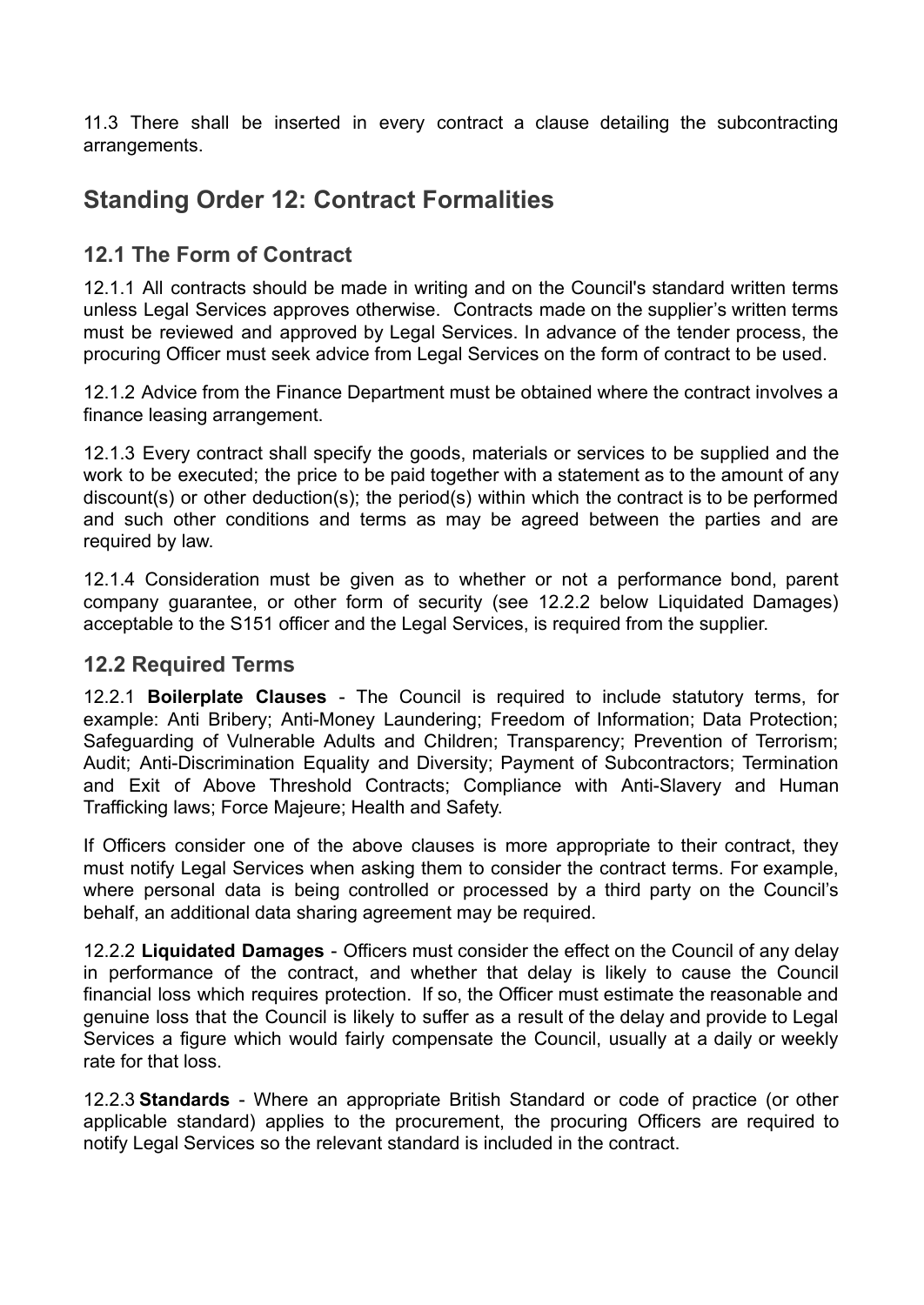## <span id="page-25-0"></span>**12.3 Execution of Contracts**

12.3.1 Where any contract is required as a result of any legal procedure or legal proceedings on behalf of the Council, it will be signed by the Head of Legal Services or another person authorised by them, unless any enactment otherwise authorises.

12.3.2 Contracts with a value of less than £25,000 (inclusive of VAT) can be executed by the Head of Service of their delegated nominee. Contracts of £25,000 (inclusive of VAT) or above, are to be executed in Legal Services, unless Legal Services approves otherwise.

12.3.3 Any contract for an amount of or greater than £250.000 (inclusive of VAT) is to be to be executed as a deed using the common seal of the Council, signed by an authorised signatory and witnessed as formality requires.

#### <span id="page-25-1"></span>**12.4 Electronic Signatures**

12.4.1 For all contracts below £250,000 (inclusive of VAT), the Council may execute the contract via a method of e-signature which has been pre-approved by Legal Services. Any contract with a value of £25,000 (inclusive of VAT) or above, must be authorised, signed and completed by Legal Services.

12.4.2 For contracts that require a seal, the Monitoring Officer may adopt such means of sealing as from time to time they consider appropriate. This may include allowing electronic sealing in accordance with section 7A(1) of the Electronic Communications Act 2000 (or other subsequent legislation). Affixing of an electronic seal approved in this way shall be of the same legal effect as affixing the common seal of the Council. Any additional formality relating to the witnessing of such contracts are complied with.

# <span id="page-25-2"></span>**Standing Order 13: Engagement of Consultants**

13.1 The financial limits in these CSOs apply to the engagement of consultants, the appointment must be based on MEAT or other approved evaluation (see CSO 8.3). If a consultant is to provide services over the lifetime of a project then the whole lifetime cost should be taken into account when procuring the consultant.

13.2 External legal consultants must be appointed through Legal Services in accordance with the Council's constitution.

13.3 Prior to the engagement of the consultant the Officer must:

- a) Prepare a business case in advance of the appointment which as a minimum, should detail the reason for seeking external expertise, for example, lack of internal capacity or capability due to the specialist nature of services;
- b) This business case should be approved by either the Director or the Head of Service or their delegated nominee;
- c) Financial checks of lead consultants' financial stability and professional indemnity insurance should be made (which should also include any sub-consultants);
- d) Insurance expiry date should be monitored by project managers except in those cases where the insurance Section is directly responsible for such insurance. Ongoing checks of valid insurance renewals should be undertaken during the lifetime of contracts;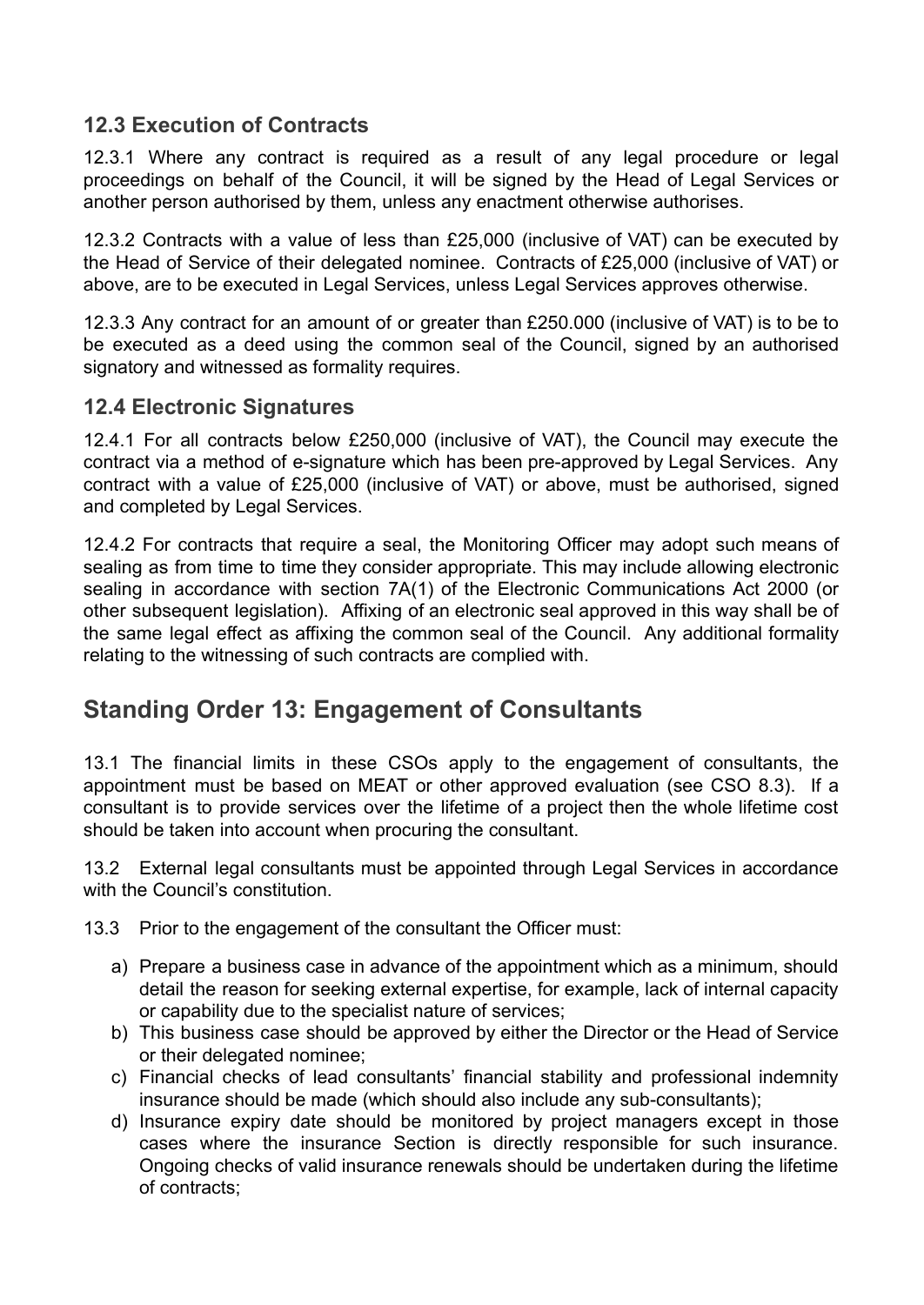e) Where the consultant is an individual, check with Payroll and Procurement to find out if the consultant is acting in the capacity of an employee and therefore subject to IR35 (tax and national insurance payments at source)

13.4 It shall be a condition that the consultancy contract shall require the consultant to:

- a) Comply with these CSO in consultation with the relevant Head of Service or Director if the consultant is procuring goods works or services on the Council's behalf.
- b) Produce to the Head of Service or Director on request, all the records maintained by them in relation to the contract; and
- c) On completion of the contract, transmit all such records to the Head of Service or Director or to any other Head of Service duly authorised by the Council for this purpose.
- d) Consider and deal with ownership of intellectual property rights created by the instruction of the consultant.

13.5 The terms of engagement of a consultant (not being an Officer of the Council) shall be set down in a form approved by Legal Service.

13.6 Previous employees should not be engaged as consultants until a period of at least 6 months has elapsed since they ended their employment with the Council.

# <span id="page-26-0"></span>**Standing Order 14: Contract Performance Monitoring**

14.1 The procuring Officer should ensure that the contractor's performance is monitored against the contractually agreed terms, by an appropriate Officer responsible for contract management in their department. The extent of the monitoring should be proportionate to the nature, duration and associated cost of the contract.

14.2 Heads of Service and managers are required to ensure Officers carry out proper contract management and that any issues in contract performance are brought to their attention. For higher value contracts, Members may also require an updating report on contract performance.

14.3 Contract managers are to periodically revise how delivery and processes under ongoing contracts might be improved and to ensure that those improvements are implemented by the supplier and monitored by the contract manager.

14.4 Where further goods, works, or services will be required at the end of an existing contract term, contract managers must consult with the Procurement Department prior to the expiration of the existing contract in sufficient time to plan the re-procurement to avoid disruption to Council services.

# <span id="page-26-1"></span>**Standing Order 15: Extensions to Contracts**

15.1 This Standing Order is only to be used in the following circumstances:

- a) The extension is required to undertake an evaluation of the future requirement of the existing contract/service/service delivery;
- b) There has been no previous extension of the original contract (other than an extension, or option to extend, which was agreed as a term of the original contract);
- c) There is approved budget;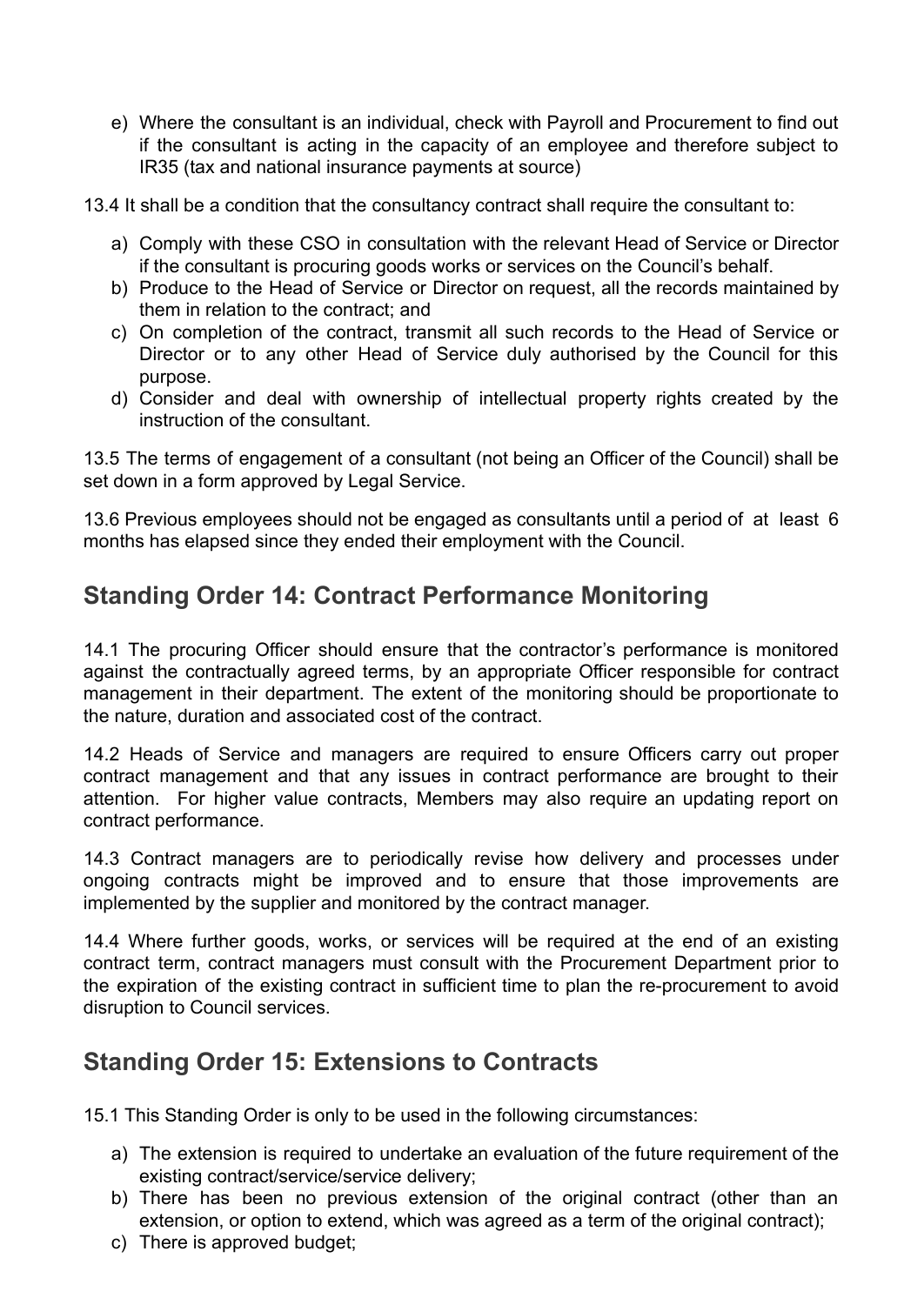d) The proposed extension has been approved by Procurement and Legal Services having consideration to these CSO and the public procurement rules;

15.2 Where the Director for Service or Officer acting with delegated authority on their behalf proposes to extend a fixed-term contract to include additional works, services, goods they shall only do so in accordance with this CSO and CSO 2.1 (Authorisation to Contract).

15.3 For above-threshold contracts, the terms of the contract extension must not breach the requirements of Regulation 72 of the Public Contract Regulations 2015 (Modification of Contracts).

- 15.4 In addition:
	- a) The extension must be on the same terms as the original contract including terms as to price, although an increase in the price payable for the goods, services or works, which reflects an RPI increase is acceptable;
	- b) The original contractor has agreed the additional goods, services or works will be supplied on the same terms;
	- c) The extension is necessary and a legitimate business case for it has been approved and recorded in writing by the Director for Service or Officer with delegated authority to extend the contract;
	- d) The extension must be made during the term of the original contract or continue immediately following the expiration of the original contract without any break in continuity between the expiration of the original contract and the extension of it;
	- e) In the case of construction works, the proposed additional works are on the same site as the original contract or of a similar nature;
	- f) The procurement for the original contract complied with these CSOs;
	- g) The extension is for no more than 24 months;
	- h) The decisions pathway has been followed prior to awarding the extension.

15.3 In all cases, consideration should be given as to whether approval should be obtained from the relevant Executive Member(s) before any extensions are granted.

# <span id="page-27-0"></span>**Standing Order 16: Variations to Contracts**

16.1 The effect of the proposed variation on the contract value must be fully assessed and recorded in writing prior to the variation being made. Officers must ensure that there is an authorised budget sufficient to meet the value of the variation in place, and the decisions pathway must be followed.

16.2 Officers must consult Procurement, Financial and Legal Services for advice on the proposed variation prior to making the variation. Any contract variation with a value of £25,000 (inclusive of VAT) or above, is to be signed by Legal Services.

16.2 For above-threshold contracts, the terms of the contract variation must not breach any rule under Public Contract Regulations 2015 or other updating legislation.

16.3 All of the following clauses shall apply to a contract variation.

16.3.1 All contract variations must be within the scope of the original contract. The variation will be in scope if it is within a similar range of goods, services or works supplied under the original contract and the variation is required in order to complete an aim or purpose of the original contract.